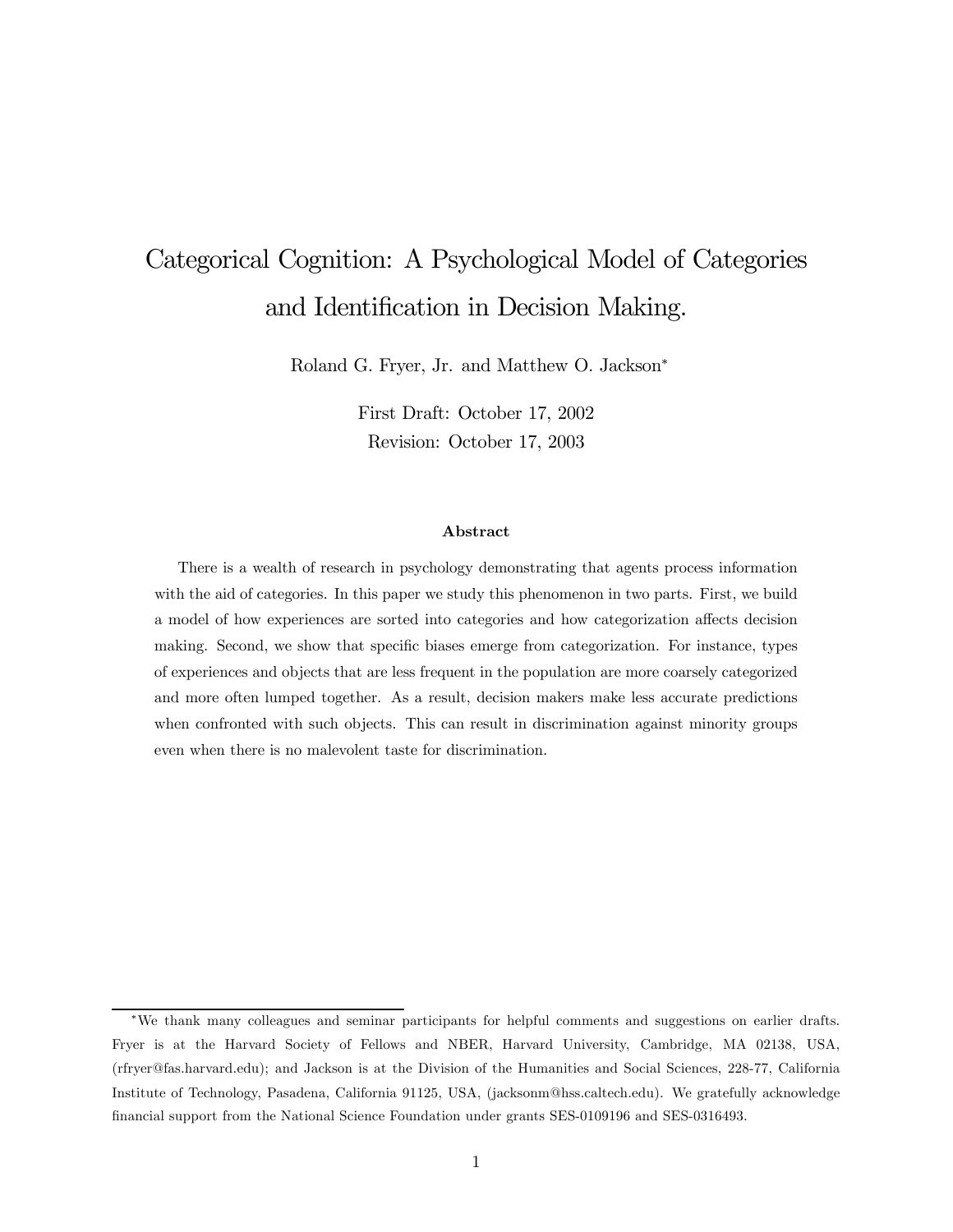"You're automatically compared to the Donnas and to Sahara Hotnights or to whoever is the girl band of the day," says Jidita Wignall, who sings and plays guitar in the Halo Friendlies, a Long Beach Quartet. "Guy bands aren't automatically compared to each other. Creed's not automatically compared to the Hives; they're both guy bands, but they're completely different." Los Angeles Times, January 1,  $2003<sup>1</sup>$ 

# 1 Introduction

People categorize others in order to effectively navigate their way through the world of murky social interactions and exchange. The distinguished social psychologist Gordon Allport memorably noted, "the human mind must think with the aid of categories. We cannot possibly avoid this process. Orderly living depends upon it." To this, most (if not all) psychologists would agree. Perhaps even more importantly, there is a long tradition in social psychology that treats stereotyping and prejudice as inevitable consequences of categorization (for example, see Allport (1954), Hamilton (1981), Tajfel (1969), or Fiske (1998) for a recent review). Ideas of categorical thinking and stereotyping have been at the forefront of social psychology for five decades (Macrae and Bodenhausen, 2002, Markman and Gentner, 2001), but their potential has yet to be realized in economics.

This paper introduces a notion of categorization into economics and derives its implications for economic decision making. Based on a wealth of research from psychology, we build a model of social cognition centered on the basic principle that humans process information with the aid of categories.

A short synopsis of our approach is as follows. We construct a model where a decision maker stores past experiences in a finite set of bins or "categories." The central idea is that the number of categories is limited, and so the decision maker is forced to group heterogeneous experiences in the same category. The decision maker then forms prototypes for prediction based on some aggregate memory or statistic from each category. When encountering a new situation, the decision maker matches the current situation to the most analogous category, and then makes predictions based on the prototype from that category.

Our main focus is on "optimal" categorizations, which we define to be ones that minimize the sum across categories of within category variation. We show that under some mild conditions this is equivalent to categorizing in a way that maximizes expected utility. An optimal solution to this

<sup>&</sup>lt;sup>1</sup>We thank Colin Camerer for bringing this quote to our attention. By the end of this paper, it should make perfect sense to the reader.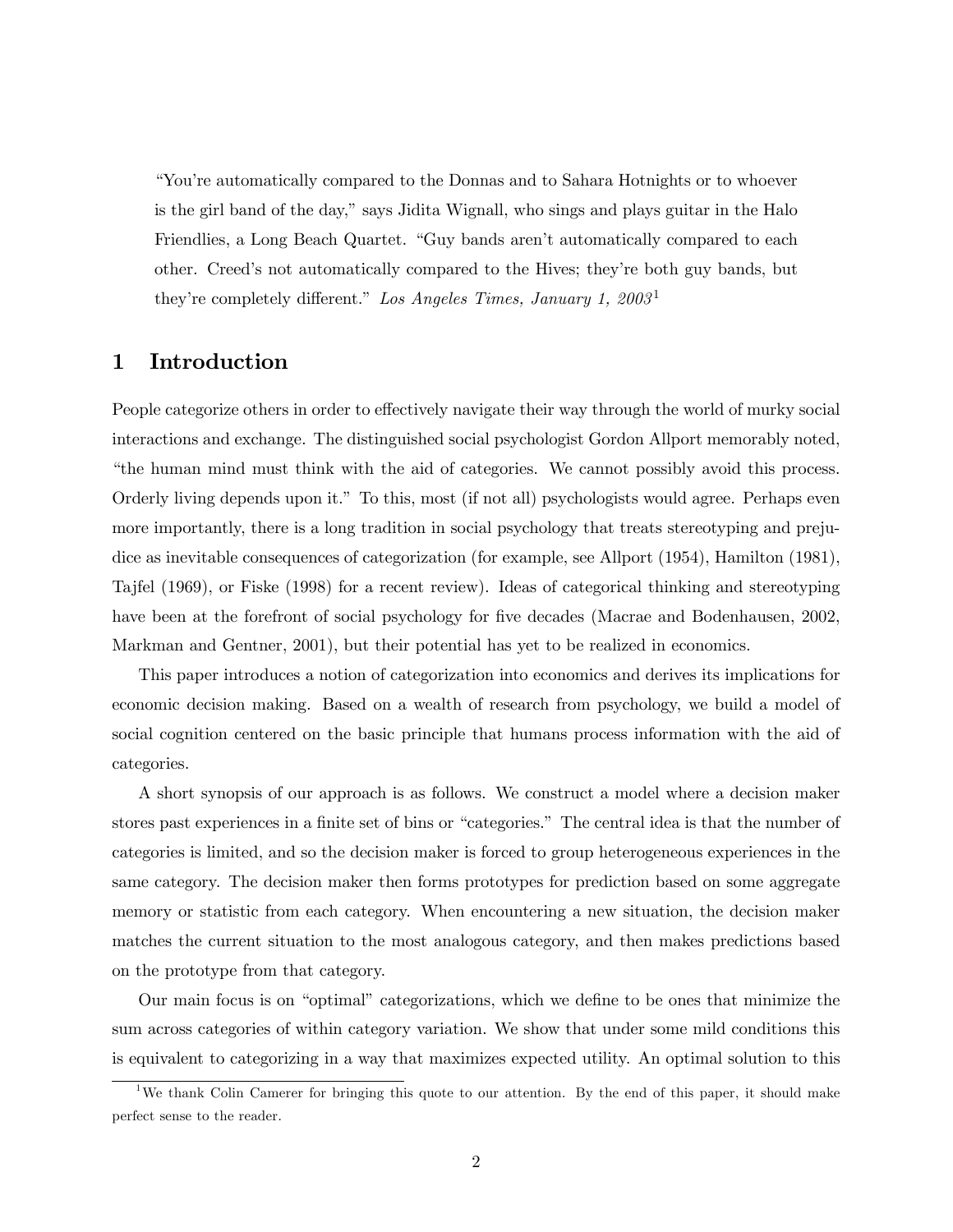problem necessarily lumps less frequent types of experiences into categories that end up being more heterogeneous. An important implication being that interactions with minority groups, which for most decision makers are necessarily less frequent due to the minority nature of the group, will generally be sorted more coarsely into categories than interactions with larger groups. We establish this in a series of results that partly characterize an optimal categorization, and we show how the categorization of objects depends on relative frequencies and some measure of distance between objects.

We think of our contribution in two parts. The first is developing a model of how experiences are sorted into categories and how categorization biases decision making. The second is developing implications of this in specific economic contexts. For instance, in a labor example, minorities will not be as finely sorted based on their investments in human capital. This in turn provides minorities with less of an incentive to invest in human capital, which then further reinforces the coarse sorting. And those minorities who have invested are still not viewed on equal footing with others who have made similar investments.

We are certainly not the first to provide a model of categorization. There is a rich literature in psychology on categorization, and a number of models that have been developed for use in analyzing data to understand how categorization works (for example, Ashby and Maddox, 1993; Ashby and Waldron, 1999, McKinley and Nosofsky, 1995; Reed, 1972; Rosseel, 2002). This intuition has even been imported into economics by Mullainathan (2001), who shows that such categorization models can lead to biased estimates of probabilities.<sup>2</sup> The novelty of our analysis is that it is the first to provide a model for which one can prove results regarding the properties of optimal categorization; and in particular, showing that it necessarily implies differential treatment of groups based on their size. This model is thus particularly well-suited to use in analyzing how categorization results in specific and predictable biases in decision making.

Before moving to a full description of the categorization model and our results, we present three

<sup>&</sup>lt;sup>2</sup>Some other related studies are Loury (2002), Alvarez and Brehm (2002), and Barberis and Shleifer (forthcoming). Related to some of the points that we make about the implications of our model of categorization with regards to discrimination is Loury (2002). He discusses the existence and persistence of racial inequality, viewing race as a socially constructed trait. The implications of our categorization model with regards to discrimination is quite complementary to Loury's work, as we show how race as a visible attribute can become salient through categorization. Alvarez and Brehm (2002) (and the references cited there) discuss how uncertainty or inexperience with other groups can influence opinions and voting behavior. Also see Barberis and Shleifer (forthcoming) for implications of categorization ("style investing") in financial markets.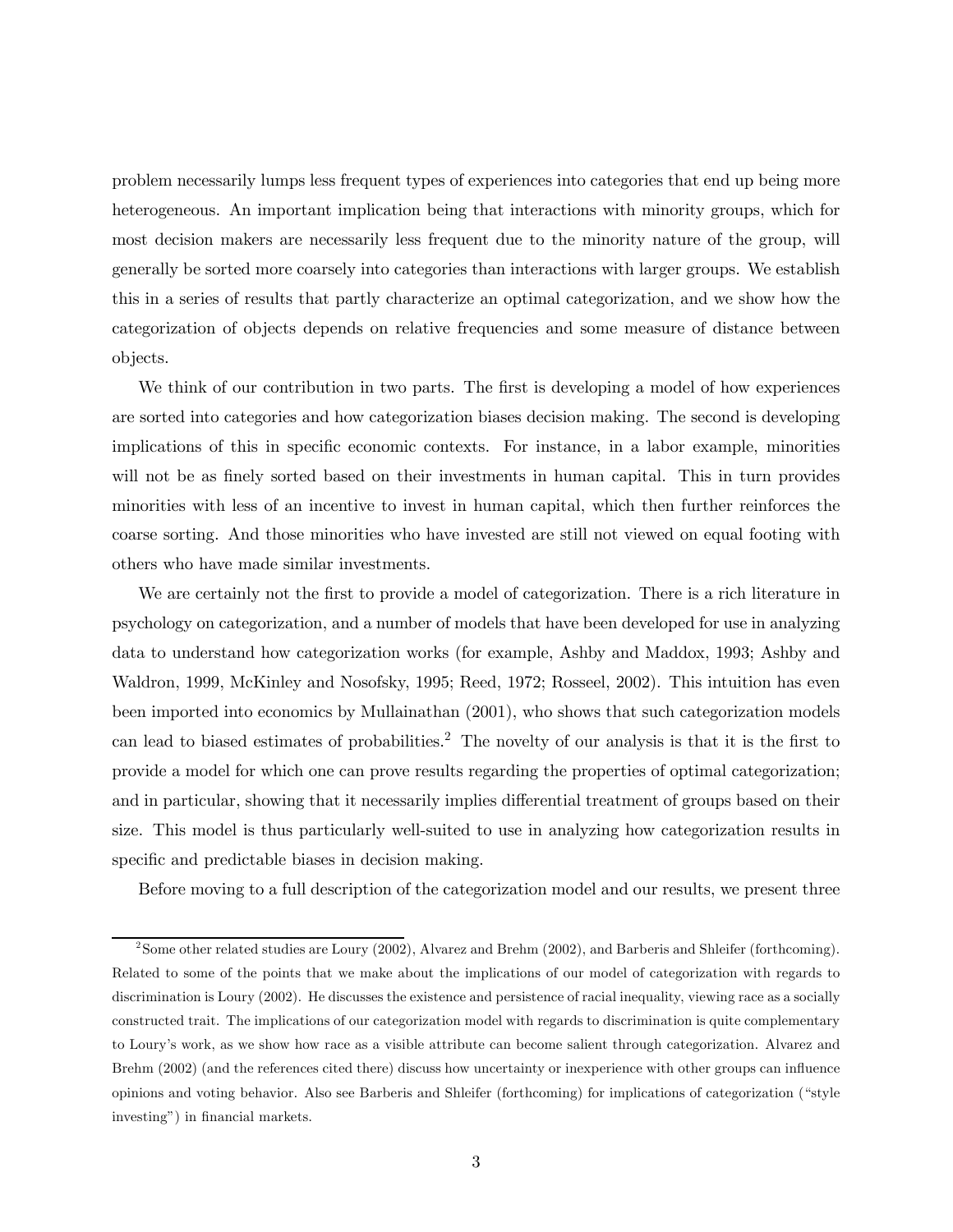stark examples that preview some of the ideas, intuitions, and subtleties in the general modeling.

## 2 Three Examples

For pedagogical purposes, we begin with a simple example that illustrates some basic ideas of categorization.

#### Example 1 A Simple Labor Market Example

Consider a population of employers and a population of workers. The population of workers consists of 90 percent "white" workers and 10 percent "black" workers. Thus, the black workers are the "minority" group. Workers come in two human capital levels: high and low. So, overall, workers come in four flavors: black-high, black-low, white-high, and white-low. Black and white workers are both just as likely to be of high human capital levels as low. We can represent a worker's type by a vector in  $\{0, 1\}^2$ , where  $(0, 0)$  represents black-low,  $(0, 1)$  represents black-high,  $(1,0)$  represents white-low, and  $(1,1)$  represents white-high.

Let us suppose that an employer has fewer categories available in her memory than there are types of people in the world, and start by examining the case where the employer has three categories available. Suppose also that the employer has interacted with workers in the past roughly in proportion to their presence in the population.

How might the employer sort the past types that s/he has interacted with into the categories? Let us suppose that this is done in a way so that the objects (experiences with types of past workers in this case) in the categories are as similar as possible. To be more explicit, let us assume that the objects are sorted to minimize the sum across categories of the total variation about the mean from each category. For instance, consider a case where the employer has previously interacted with 100 workers in proportion to their presence in the population. So the employer has interacted with 5 workers of type  $(0,0)$ ; 5 of type  $(0,1)$ ; 45 of type  $(1,0)$  and 45 of type  $(1,1)$ . Let us assign these to three categories. The most obvious way, and the unique way to minimize the sum across categories of the total variation about the mean from each category, is to put all of the type  $(1,1)$ 's in one category, all of the type  $(1,0)$ 's in another category, and all of  $(0,\cdot)$ 's in the third category. This means that the white workers end up perfectly sorted, but the black workers end up only sorted by race and not by their human capital level!

To get an idea of why this is the optimal sorting, let us examine the total variation (withincategories) that it generates, and compare it to some other possible assignments to categories, as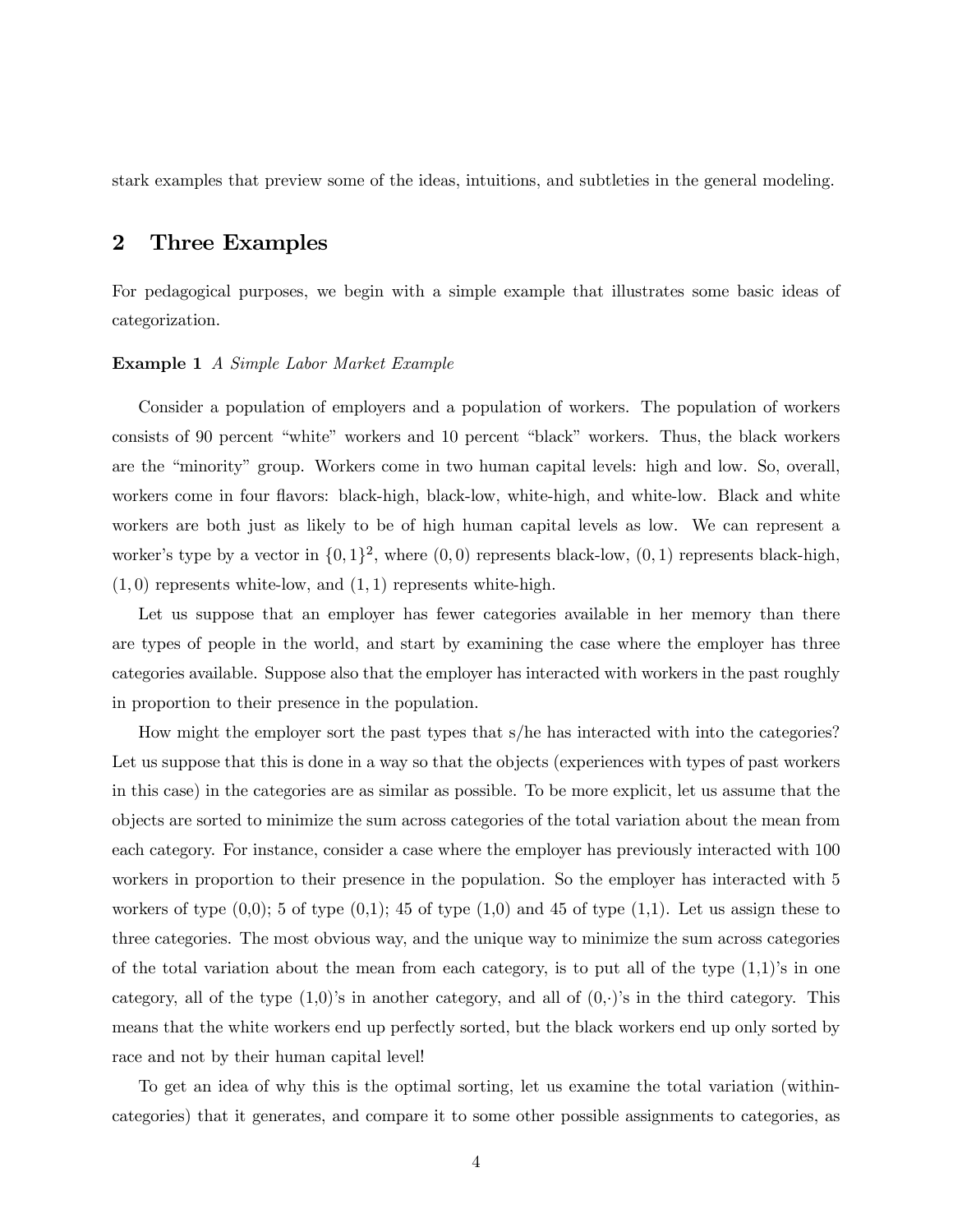#### illustrated in Table 1.

| <b>Categories</b>   | Mean     | <b>Difference</b>         | <b>Total Variation</b> |
|---------------------|----------|---------------------------|------------------------|
| (0,1)               | (0,1)    | 0                         | 45                     |
| (0,0)               | (0,0)    | $\mathbf{0}$              |                        |
| $\{(1,0); (1,1)\}\$ | (1, .5)  | $90*(0, .5)$              |                        |
| (1,0)               | (1,0)    | $\theta$                  | 9                      |
| (0,0)               | (0,0)    | $\theta$                  |                        |
| $\{(0,1); (1,1)\}\$ | (.9,1)   | $5*(.9,0); 45*(.1,0)$     |                        |
| (1,1)               | (1,1)    | $\theta$                  | 9                      |
| (0,1)               | (0,1)    | $\theta$                  |                        |
| $\{(0,0); (1,0)\}\$ | (.9,0)   | $5*(.9,0); 45*(.1,0)$     |                        |
| (1,1)               | (1,1)    | $\Omega$                  | 18                     |
| (0,0)               | (0,0)    | $\theta$                  |                        |
| $\{(0,1); (1,0)\}\$ | (.9, 1)  | $5*(.9, .9); 45*(.1, .1)$ |                        |
| (1,0)               | (1,0)    | $\Omega$                  | 18                     |
| (0,1)               | (0,1)    | 0                         |                        |
| $\{(0,0); (1,1)\}\$ | (.9, .9) | $5*(.9, 9); 45*(.1, 1)$   |                        |
| (1,1)               | (1,1)    | $\theta$                  | 5                      |
| (1,0)               | (1,0)    | 0                         |                        |
| $\{(0,0);(0,1)\}\$  | (0, .5)  | $10*(0, 5)$               |                        |

The variation in category 1 (all  $(1,1)'s$ ) is 0, the variation in category 2 (all  $(1,0)'s$  is 0, and the variation in category 3 (containing  $5 \times (0,0)$  and  $5 \times (0,1)$ ) is  $10 \times \frac{1}{2}$ , for a total variation of 5; where the distance between either type  $(0,0)$  or  $(0,1)$  and the category 3 average of  $(0,\frac{1}{2})$  is  $\frac{1}{2}$ . To see why this leads to the least variation, consider another assignment of objects to categories where the low human capital types were all assigned to one category and the high human capital types were sorted into two categories (by race). Here the variation in category 1 (all  $(1,1)$ 's) is 0, the variation in category 2 (all  $(0,1)$ )'s is 0, and the variation in category 3 (containing  $45 \times (1,0)$ ) and  $5 \times (0,0)$  is  $45 \times .1$  and  $5 \times .9$  for a total variation of 9 (noting that the average in that category is (.9,0)). In total, objects are further from their category means in the second assignment. This gives us an idea of how categorization can lead to a sorting where some group members are more coarsely sorted than others. Note, it is in particular minority group members that are more coarsely sorted, due to their lower frequency in the population. <sup>3</sup>

Once we couple this with the observation that prototypes are important in forming expectations, discrimination results. Under the optimal categorization, the prototype for the third category is

<sup>&</sup>lt;sup>3</sup>This is consistent with the experimental evidence in social psychology and cognitive neuroscience that agents tend to categorize others by race (Brewer, 1988; Bruner, 1957; Fiske and Neuberg, 1990).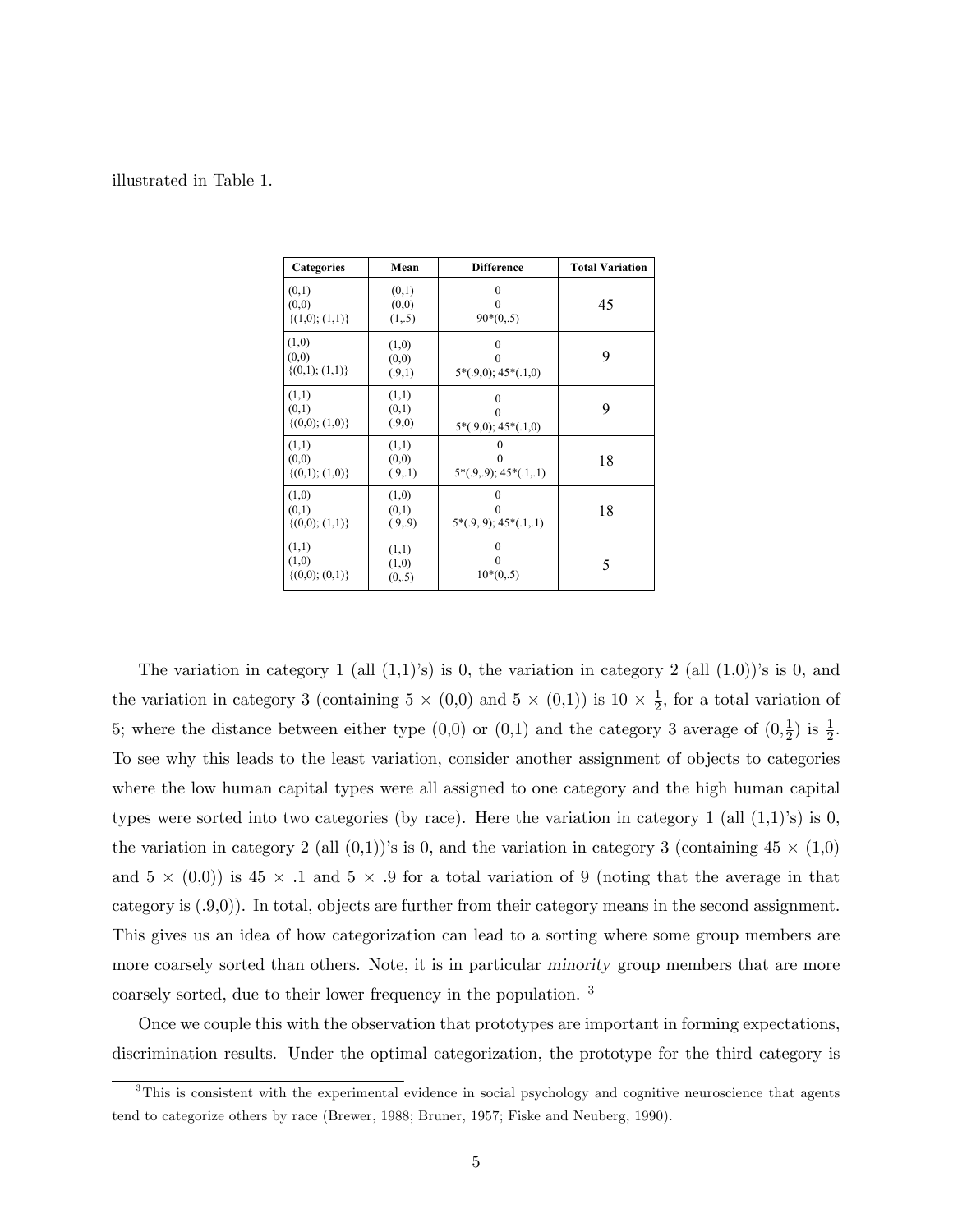the average of that category of  $(0, \frac{1}{2})$ . This prototype works against the high human capital blacks, as the expectation from the prototype of their category is lower than their type. This is due to the fact that the mind of the employer has stored them in a category that we can label "black" rather than "black-high". This can result in high human capital blacks not being hired for positions that require high human capital levels, and also in offers of wages that are below their productivity levels.

Our initial curiosity in the workings of categorization was motivated in thinking about how people's preferences manifest themselves in discriminatory behavior. Rather than simply assume preferences for one's own type, the model we develop here provides a foundation in which such behavior might emerge and persist over time.<sup>4</sup> The discrimination that emerges from our model is not malevolent, nor is it derived from some primitive preference or taste for one's own race. It is the result of a minority population being sorted more coarsely due to the categorical way in which experiences are stored. This also contrasts with statistical discrimination since it is not a multiple equilibrium phenomenon where it could equally as well be the majority that is discriminated against, but rather it results from an inherent bias against minority interactions in the process of categorization of human memory, even when qualifications are fully observable.

#### Some Evidence on Coarse Sorting of Minorities from Audits on Resumés

A small literature using audit studies involving resumés (Jowell and Prescott-Clarke 1970, Hubbick and Carter 1980, Brown and Gay 1985, Bertrand and Mullainathan 2003) provides evidence for a coarser sorting of blacks by employers, which closely mirrors the above examples. These studies send resumes of fictitious applicants to potential employers. The main difference between the two resumés is that on one resumé the applicant has a distinctively black name and on the other the applicant has a traditionally white name. Such studies repeatedly have found that resumés with white names are substantially more likely to lead to job interviews than the identical resumés with distinctively black names. In terms of our example, the name represents the first attribute – broken down as white or black — and the rest of the content on a resumé corresponds to the second attribute, human capital. Further, Bertrand and Mullainathan (2003) show that the gap in call

<sup>4</sup>There are two main theories of discrimination in the economics literature: one attributed to a "taste" for discrimination (e.g., Becker (1957)); and one based on an informational asymmetry between a principal (employer, creditor, etc.) and an agent (worker, borrower, etc.) (e.g., Arrow (1973)). There are many papers in the literatures on discrimination that have followed the seminal contributions of Becker (1957) and Arrow (1973). See Fryer (2002a) for a recent review of theoretical models of discrimination in the economics literature.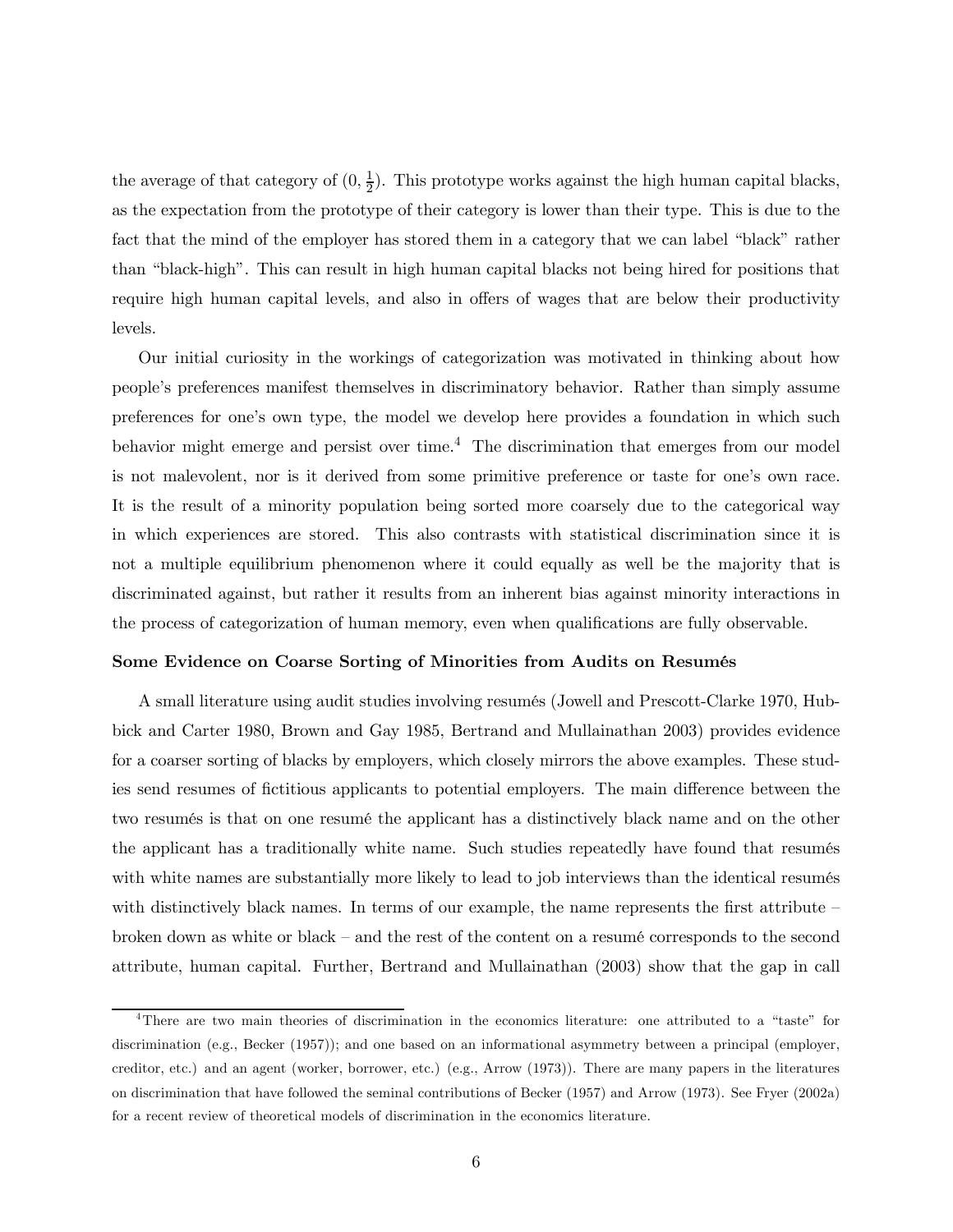back rates between blacks and whites are larger among higher levels of skill and education. This is the precise prediction that comes out of our example and model.

#### A Remark on Endogenizing Human Capital

The example might seem to be ambiguous in terms of the outcomes for blacks, as the black-lows are benefiting from being stored as "black" rather than "black-low".<sup>5</sup> However, let us now go one step further and endogenize the decision to acquire human capital. Given that blacks expect to be categorized as "black", they have less incentive to invest in high levels of human capital since such investments are under-appreciated by employers. Hence, this can lead to lower investment rates in human capital by minority group members. So, in the end we end up with more "black-low" types in the black population.<sup>6</sup>

The idea of a feedback from discrimination to human capital investment is well-developed in Lundberg and Startz (1983), who build off of discrimination due to racially biased tests (a type of bias analyzed by Phelps (1972)). As such feedback effects are well understood, we will contain our analysis to the cognitive model.

#### Example 2 Social Interactions and Expected Utility in the Labor Market Example

There are two key pieces missing from Example 1. First, why do people keep track of race at all? Second, why does the decision maker want to categorize in a manner that minimizes the total variation? A straightforward extension of the above example provides answers to both of these questions.

Suppose that there are two types of interaction in an employer's life: "social" and "economic." For social interactions, correctly assessing a person's race or culture is important, while in economic interactions the human capital attribute is the most relevant. Consider the following thought experiment. Suppose the employer has past objects categorized as in the first example. The employer then meets a new object in either a social or economic setting. The probability of it being a social setting is denoted  $p_s$  and the probability of it being an economic setting is  $p_e$ .<sup>7</sup> The

 ${}^{5}$ It is not clear that one benefits from being over-estimated. There are two reasons. First, one may be thought to be overqualified for a particular job. Second, there are cost to being assigned to a job that is above one's level of expertise.

 $6\text{More generally, the effects of coarse sorting depend on the context. For instance, one might have a "Kennedy"$ Coattail Effect" where being categorized as a "Kennedy" leads to certain perceptions about one's political capital (thanks to Colin Camerer for this example).

We don't need to have these sum to one, as it may be that some settings are both social and economic.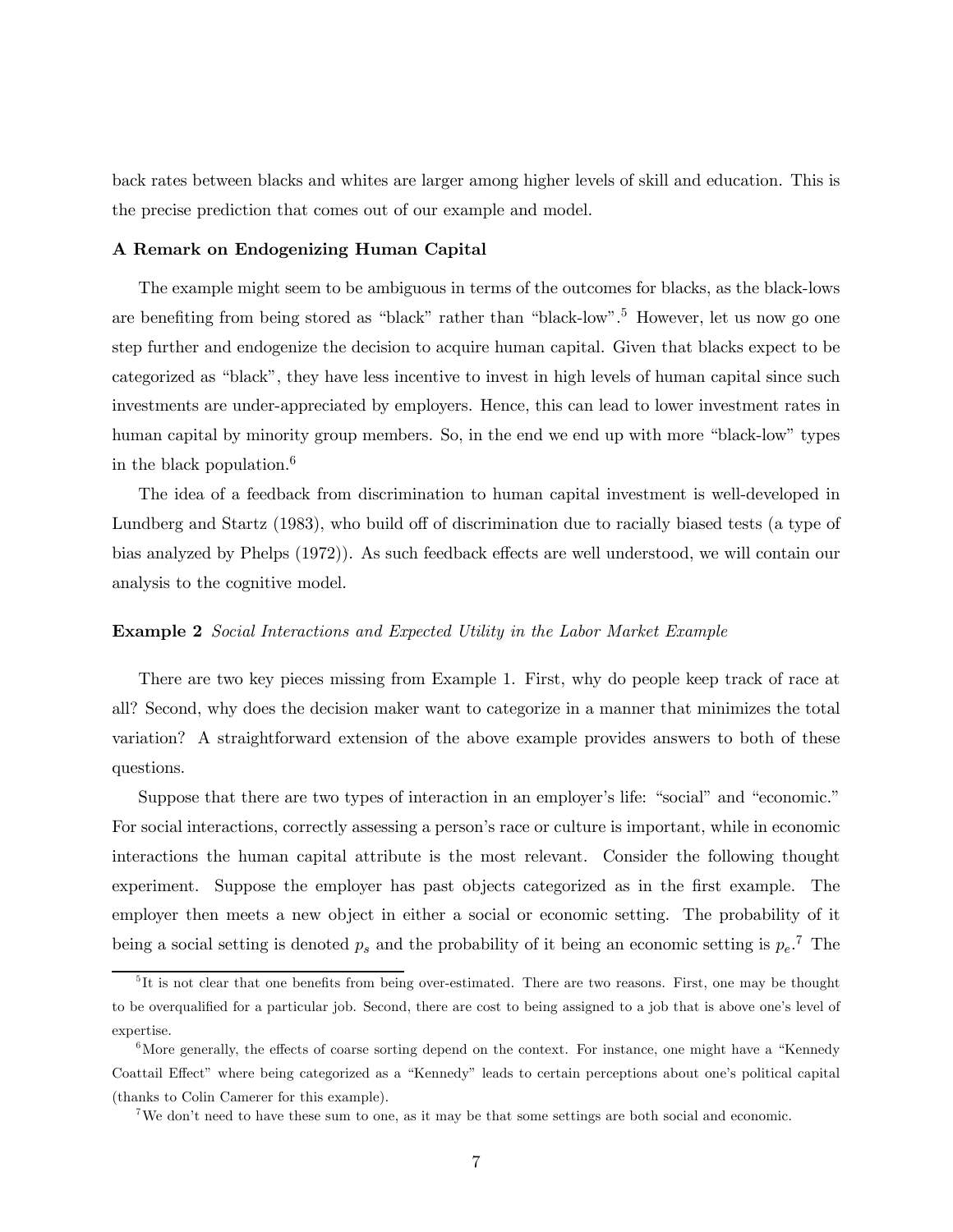employer then matches the new object most closely to a category. This might happen in any of a number of ways, which are all equivalent for the purposes of this example. The employer might match this object to the category which contains the most objects of this type, or to the category whose vector of average characteristics is closest to this object. Once the object is matched to a category, the employer's prediction of what to expect is made based on the average experience from that category in the past. The payoff to the employer from the interaction depends on how closely the employer's prediction matches the actual object, weighted by some factor which captures the marginal impact of a correct versus incorrect prediction on the employer's utility.

Let us make this more concrete by revisiting Example 1 in some detail. Let  $V_s$  be the marginal utility of a correct (versus incorrect) prediction in social setting, and let  $V_e$  be the corresponding marginal utility in an economic setting. If an object has attributes  $(0, 1)$  and is matched to a category with average attribute  $(\frac{1}{2}, 1)$ , then the prediction will be have an error in distance  $\frac{1}{2}$  in the social dimension and 0 in the economic dimension. In that case, the payoff would be  $\frac{1}{2}V_s$  if it turns out that this is a social interaction and would be  $V_e$  if it turns out that this is an economic interaction. Based on this, we can develop the following expected utilities for the two most pertinent categorizations from Example 1.

First, consider the expected payoff to the "race-based" categorization (i.e., the categorization in which the employer assigns whites to different categories than blacks, and then subdivides whites into different categories by human capital). The expected utility is

$$
p_s V_s 100 + p_e V_e (90 + 10(.5)) = p_s V_s 100 + p_e V_e 95.
$$

Next, consider the expected payoff to the "human capital" categorization (i.e. the categorization in which employer assigns high human capital types to different categories than low human capital, and then subdivides one of the two human capital levels into different categories by race). The expected utility is

$$
p_s V_s(50 + 45(.9) + 5(.1)) + p_e V_e 100 = p_s V_s 91 + p_e V_e 100.
$$

Thus, sorting by human capital is better than the sorting by race if and only if  $p_eV_e > 1.8p_sV_s$ . Therefore, the expected economic payoff needs to dominate the expected social payoff by a factor of almost two in a situation with numbers as in this example, before it becomes worthwhile to sort primarily based on the economic attribute.

We are now poised to answer the questions posited at the beginning of this example. First, categorization and memory are used for many tasks. If keeping track of race is useful in one venue of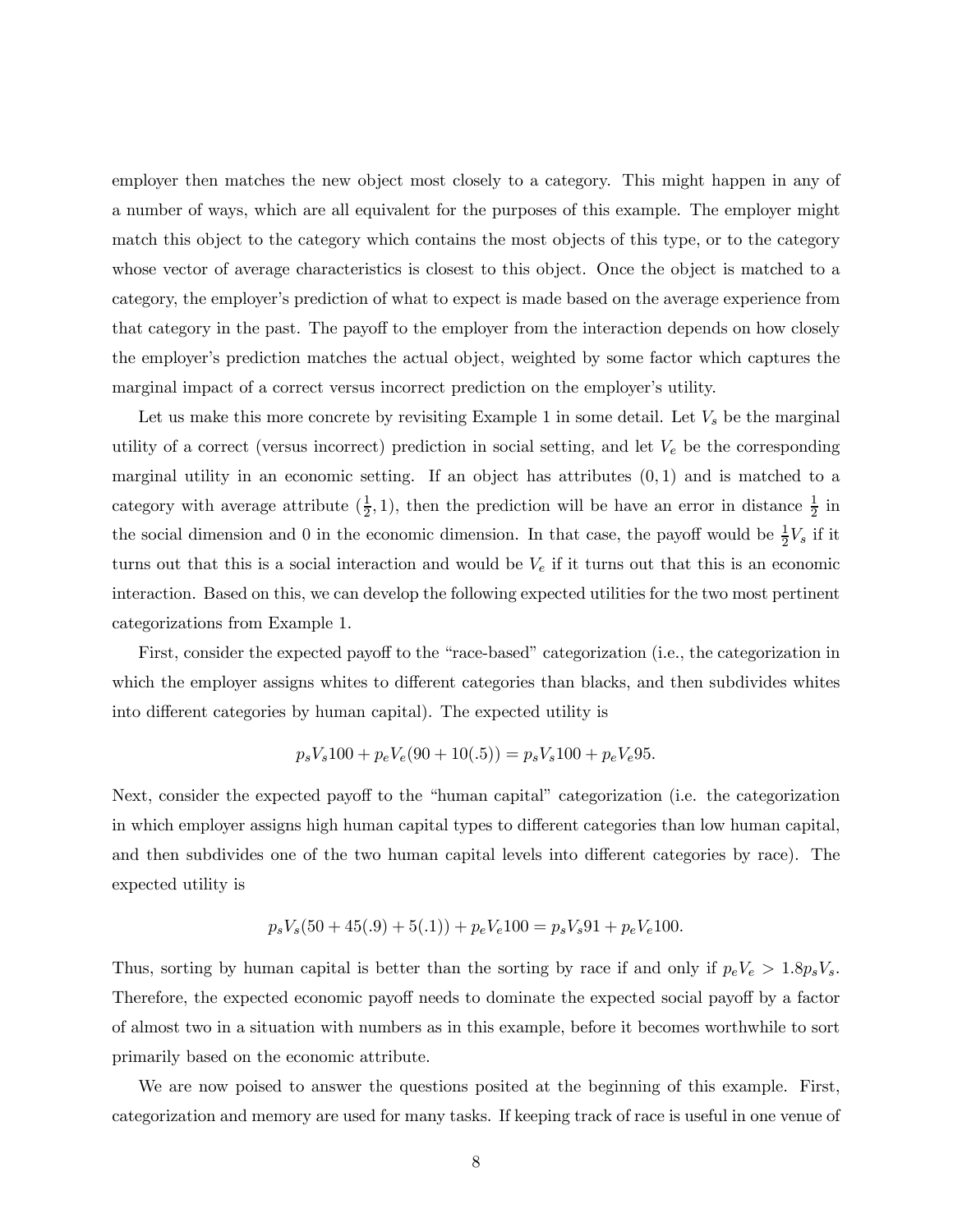one's life, it can have spillovers to other venues.<sup>8</sup> Second, if  $p_sV_s$  is similar to  $p_eV_e$ , then minimizing the variance is equivalent to maximizing expected utility.

Let us make one last remark about the example. There are profits to be had if one employer is able to overcome their categorical bias while others do not.<sup>9</sup> The question is whether there are sufficiently many employers who overcome such cognitive bias to give incentives to minority group members to make efficient investments in education and human capital. This point mirrors that developed by Becker (1957) in a model with tastes for race. If there are frictions in the market, for instance any search costs in finding employment, having some unbiased employers around might not be sufficient to induce efficient investment in human capital by minorities. A few cognitively biased employers could tilt hiring in favor of majority group members.

#### Example 3 Beyond Cognition: A Marketing Example

The categorization of objects into different groups arises in a variety of areas ranging from computer science to marketing. Understanding optimal categorizations and how minority objects are grouped, potentially has implications in such applications as well.<sup>10</sup>

Consider an advertiser who will produce  $n$  different advertisements. A consumer is represented by a list of attributes, possibly including demographic information, tastes, consumption patterns, television watching behavior, price sensitivity, etc. Suppose the advertiser organizes the consumers into n categories to minimize the total of within category variation. Based on prototypes from the different categories, an advertiser might then adjust its message to best communicate or sell its product, to the extent that it can target its message to specific categories. While this description is very superficial, it is still clear that the potential for the model extends beyond cognition.

Consider a situation where  $n$  is three and there are also three different attributes. Thus, there are 8 different types of consumers. Suppose that there exist  $400$  consumers with attributes  $(1,1,1)$ ; 400 with (1,1,0); 4 with (1,0,1); 4 with (1,0,0); 100 with (0,1,1); 100 with (0,1,0); 1 with (0,0,1); and 1 with  $(0,0,0)$ , as in Table 2. The first attribute can be interpreted as gender, the second as human capital, and the third as race. So, there are 400 male, high human capital, of race 1, etc.

<sup>8</sup>There is substantial experimental evidence that individuals tend to keep track of other's race. See, for instance, Hart et. al., (2000) and Phelps et. al., (2000), though there is evidence that this may be context dependent (see Wheeler and Fiske (2002)).

<sup>9</sup>But note that non-discriminating employers may need to borrow from a discriminating banker who might view a diverse workforce as having lower human capital. Thus, profits from overcoming a categorical bias are not so obvious.

 $10$ Thank you to Josh Angrist and Tom Palfrey for, independently, pointing this out.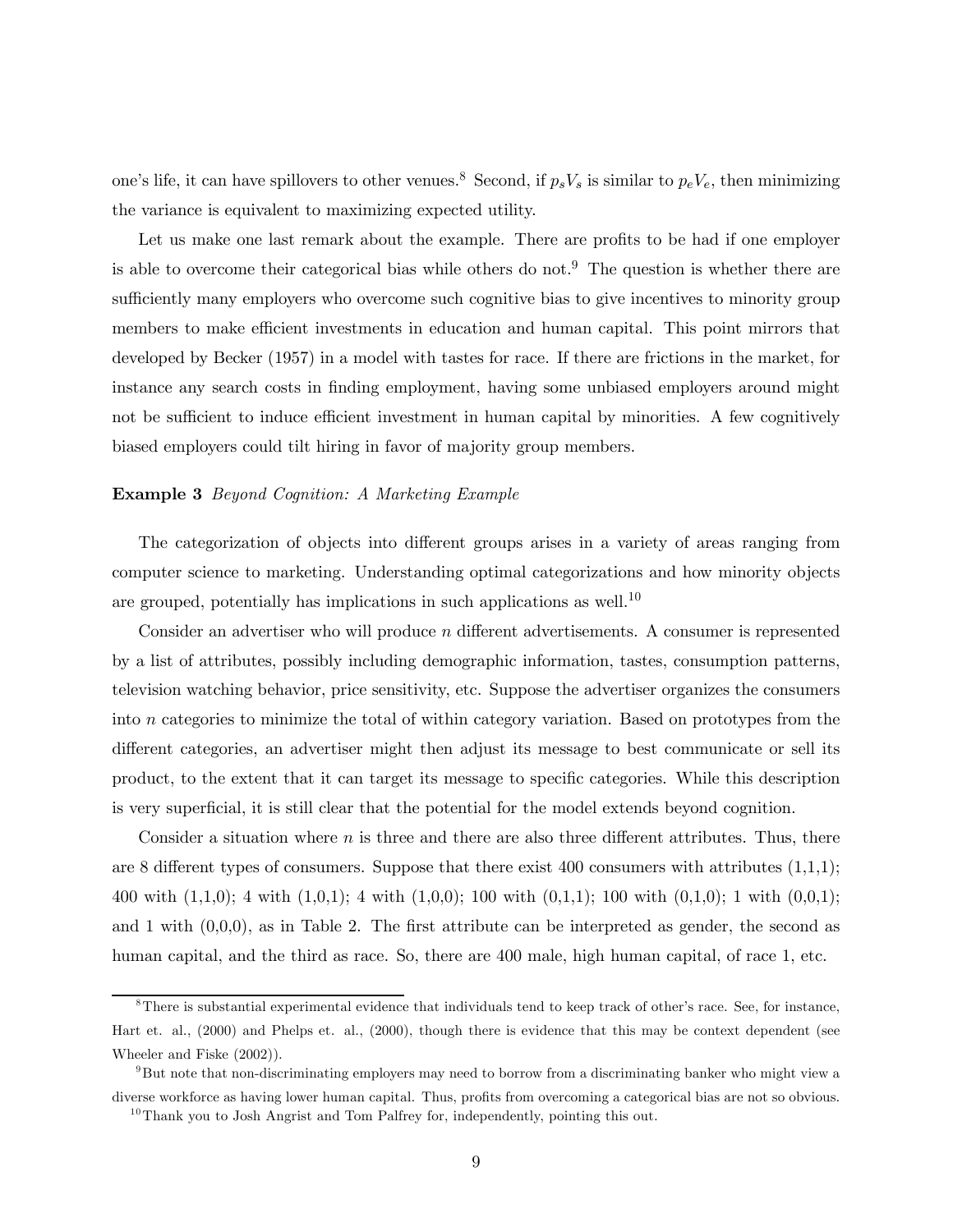

In this situation, it is straightforward to see that the advertiser will categorize as follows. Place  $(1,1,1)'$ 's and  $(1,0,1)'$ 's in one category;  $(1,1,0)'$ 's and  $(1,0,0)'$ 's in the second category; and all  $(0,\cdot,\cdot)'$ 's in the third category.

There are several interesting things to note about this categorization. First, race is ignored in the categorization. That is, assignments to categories would be the same if that attribute were eliminated from the example completely. This is due to the very small number of consumers that have race attribute equal to zero. Advertisers don't find it useful, with limited resources, to distinguish consumers based on this attribute. If instead, the advertiser had five categories, the optimal sorting would involve some differentiation based on race. This previews a discussion of the endogeneity of the number of categories, which is something that we return to in Section 7.

Second, the interpretation of the model is quite different here from the cognitive discussion in the previous examples. Here, the advertiser not only sees all of the attributes; but might also be fully cognizant of them and able to understand and process them. It is the limitation in available advertisements that leads to the categorization. This is in contrast to the earlier examples where the potential employer observed all attributes, but because of limited cognitive abilities stored and processed the information in a boundedly rational fashion.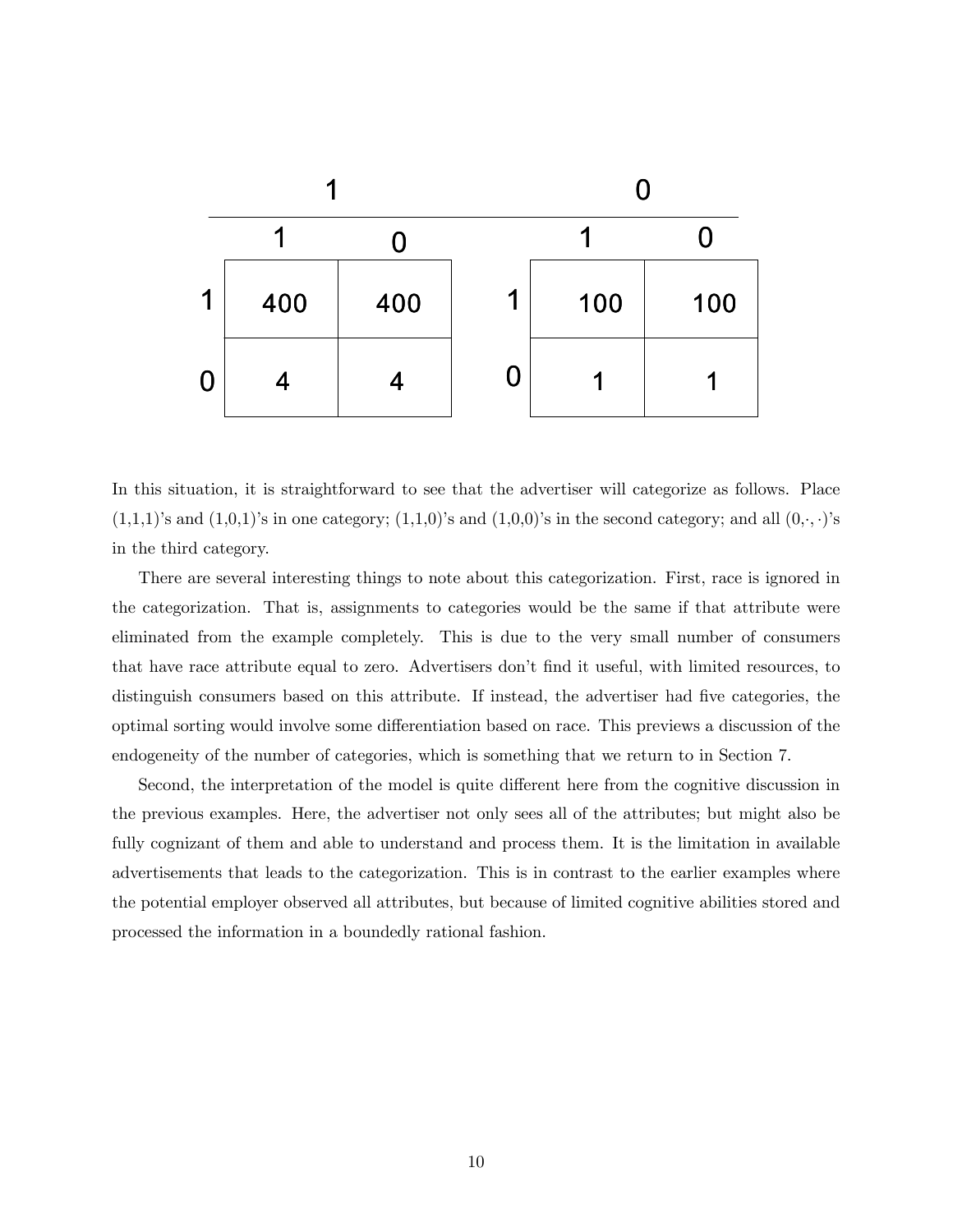# 3 A Model of Categorization

A. The Basic Building Blocks

## **Categories**

 $C = \{C_1, \ldots, C_n\}$  is a finite set of categories. These categories can be thought of as "file folders" in our decision maker's brain that will be useful for the storing of information. While the reasons behind the use of categories are not yet completely understood, there are theories based on the efficiency of storage and retrieval of information (much like the organizing of a file system on a computer) as well as speed in being able to react.<sup>11</sup> Effectively, this is a bounded rationality story in which there are both costs to storing details of past interactions and delays in activating stored information based on how finely it is stored. We take the number of categories as given and discuss endogenizing this number in Section 6.

## **Objects**

O is the potentially infinite set of objects that are to be sorted or encountered. These will generally be the agents with whom our decision maker might interact, such as the workers they may hire or have hired if they are an employer. We should emphasize that an object is not simply a physical object, but is in effect a particular experience or view of an interaction. Thus, a number of different interactions with the same person under different circumstances would be viewed as different objects. Further, an object might also be a vicarious interaction, such as viewing a movie or a news report, rather than a direct personal interaction.

## Attributes

There is a finite set of attributes. Let  $m$  be the number of attributes. Attributes are the easily identified traits that may be possessed by an object.<sup>12</sup> These might be race, sex, hair color,

 $11$  Rosch (1978) is perhaps the most precise. She argues that humans are searching for "cognitive efficiency" by minimizing the variation in attributes within each category for a fixed set of categories.

 $12$ In the psychology literature the term attributes often refers to the association of a given category with a series of different possible behaviors or other characteristics (Hamilton and Sherman, 1994; Hamilton, Sherman, and Ruvolo, 1990; Stangor and Ford, 1992; and Stangor and Lange, 1994). Here we separate readily identifiable attributes used in first activating a category, like "beak", "wings", etc., with those things such as characteristics or behaviors that we might try to predict, like, "is difficult to catch", "is frightened of cats", etc. This distinction is somewhat artificial, but will be very useful from our perspective.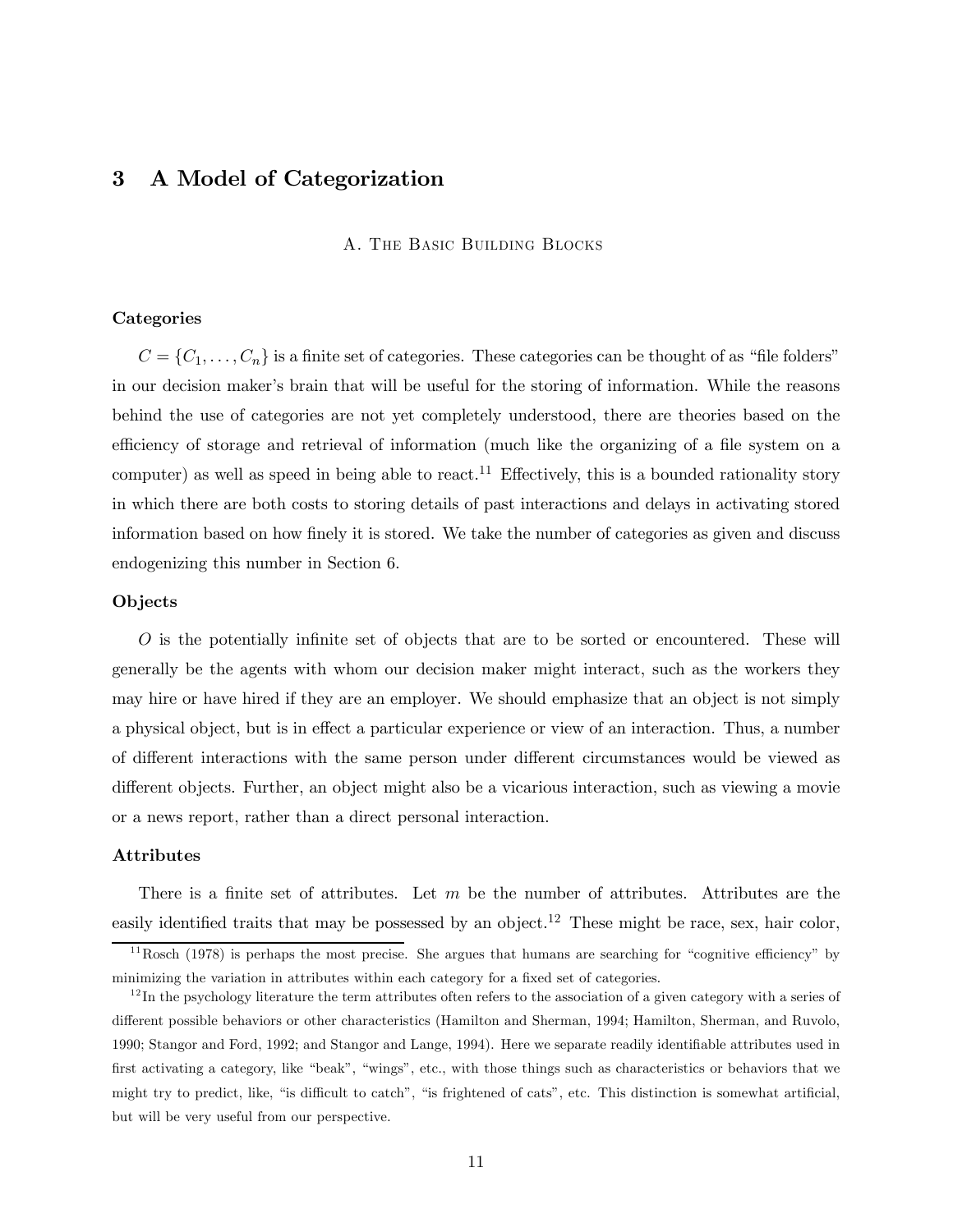nationality, education level, which schools they attended, their grades, age, where someone lives, the pitch of their voice, etc. Different attributes might be observable in different situations. If I meet someone in a cocktail party I might see some easily observed attributes, and not observe some such as their grades, work experience, etc. In contrast, if I am interviewing them for a job, I may observe their transcripts and resume, but may not know whether they are married or like to bike ride. For simplicity in our modeling, we assume that each object has the same set of observable attributes, but the model is very easily altered to allow for the more general case.<sup>13</sup>

Let  $\theta: O \to \{0,1\}^m$  denote the function, written as  $(\theta_1(o), \ldots, \theta_m(o))$ , which describes the attributes that each object has.<sup>14</sup> For instance  $\theta_k(o)=1$  means that object o has attribute k. More generally,  $\theta_k(o) = .7$  would indicate that object o has some intensity (.7) of attribute k. If, for instance, the attribute is "blond", then this might be a measure of "how blond" the person's hair is. For some attributes it might be that  $\theta_k(o) \in \{0,1\}$  (for instance gender), but for others the possession of an attribute might lie between 0 and 1. There are some attributes that come in many flavors, such as race or ethnicity. These can simply be coded by having a dimension for each race. Then if a person is coded as having a 1 in the attribute "Black", they would get a 0 in the attribute "Asian". This also allows for the coding of mixed races, etc.15

#### Categorization

The basic building blocks above are simply descriptions of objects. Once an object is encountered, then it is stored in memory by assigning it to a category. For simplicity, we will assume that each object is assigned to just one category, although we realize that in some settings this is with some loss of generality.

Let  $f: O \to C$  denote the function that keeps track of the assignment of each object to a category, where  $f(o) = C_i$  means that object o has been assigned to category  $C_i$ . This is how

<sup>&</sup>lt;sup>13</sup>Simply extend the range of the  $\theta$  function, defined below, to have a  $\emptyset$  possibility on various dimensions that mean that the dimension is not observed. In terms of sorting, there are many different ways to treat unobserved dimensions - simply ignoring them works, as well as imputing some average value, or trying to estimate them based on past correlations with other dimensions.

<sup>&</sup>lt;sup>14</sup>Of course, the range of  $\theta$  can be easily extended to the continuum [0, 1].

<sup>&</sup>lt;sup>15</sup>One way to handle relative differences in importance without altering our model is simply to code important attributes a number of times. So, for instance, in our leading example, if we code a vector of attributes as (race, human capital, human capital, human capital), then the type of a black-high becomes (0,1,1,1). Here race becomes relatively less important in the optimal categorization. What this might miss is the context-dependence of attributes (see, for instance, Fiske (1993)).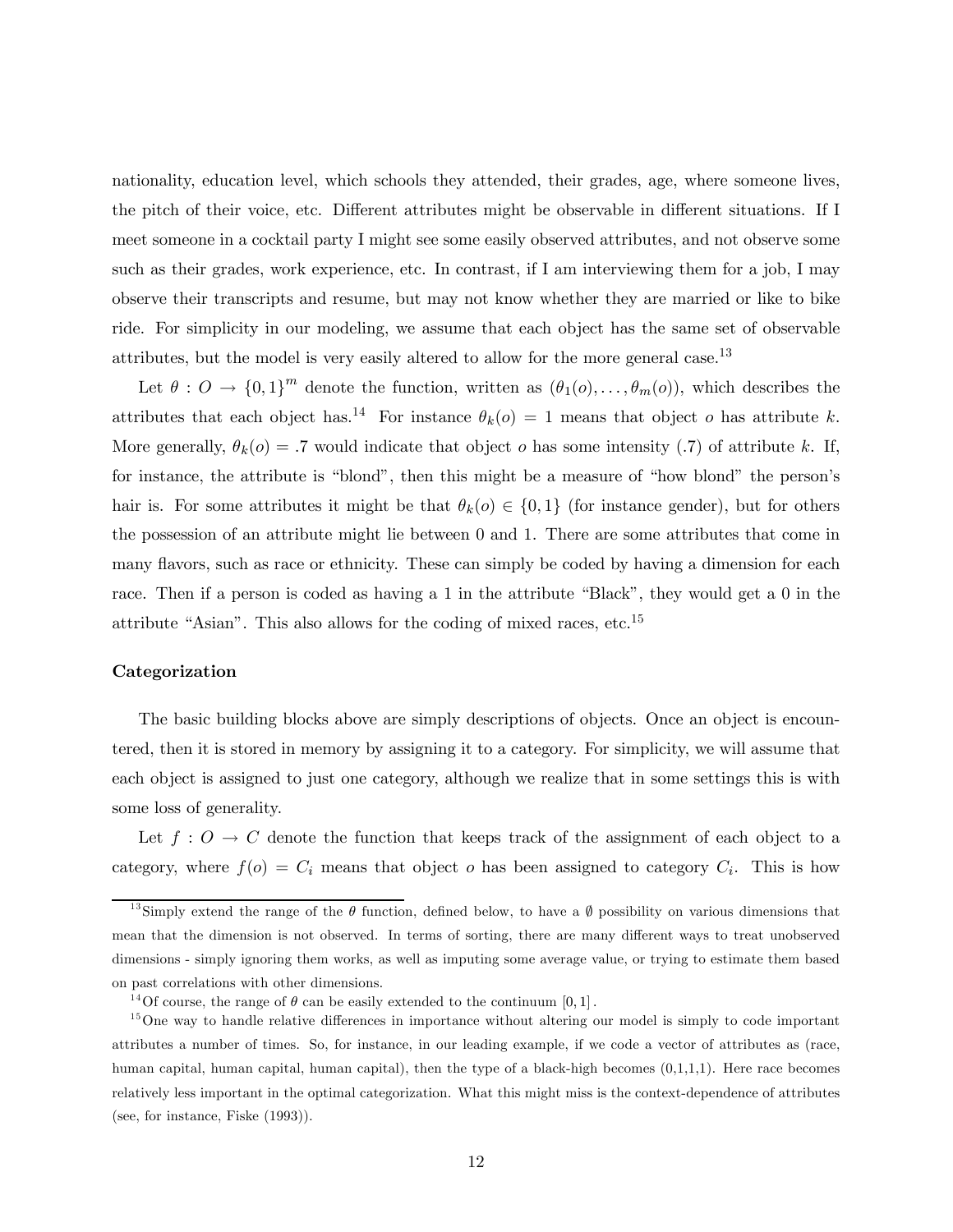objects are stored in the decision maker's memory.

#### Prototypes

Given some set of objects that have been categorized,  $O$ , and a categorization  $f$ , the decisionmaker will find it useful to capture the essence of a category through a prototype. This is essentially a representative object. Prototype theory in the social psychology literature (Posner and Keele, 1968, and Reed, 1972) was designed to show that people create a representation of a category's central tendency in the form of a prototype. A prototype, according to this view, is judged to be prototypical of a category "in proportion to the extent to which it has family resemblance to, or shows overlapping attributes with, other objects in the category" (e.g. robin shares the highest number of features with other birds). More generally, a prototype for a category might also be developed in other ways, for instance through some statistic other than mode, such as min if the decision maker cares about worst case scenarios. A very natural prototype of some category is simply the average across attribute vectors of objects in the category.<sup>16</sup>

For some group of objects  $O$  let the mean attribute vector be given by

$$
\overline{\theta}(O) = \frac{\sum_{o \in O} \theta(o)}{\#\{O\}}.
$$
\n(1)

Let us emphasize that  $\bar{\theta}(O)$  is a vector: the average of the attribute vectors of all the objects in O. The mean of a category  $C_i$  under a categorization  $f$  is then simply

$$
\overline{\theta}^{f}(C_{i}) = \overline{\theta}(\{o : f(o) = C_{i}\}).
$$
\n(2)

For now, let us think of  $\overline{\theta}^f(C_i)$  as being the prototype for category  $C_i$ , although this is not essential in what follows.

#### Prediction

Now let us suppose that the decision maker faces an object and must choose an action from a set of actions A. One can think of the object as a worker, and the decision is whether or not to hire the worker. Let us also suppose that the decision maker has experienced some of the actions with past objects and has a categorization of past experiences in place.

 $1<sup>6</sup>$  In our model, we are careful to use the term "prototype" for the representative of a category, rather than the term "stereotype". There is evidence that individuals can identify a "stereotype" for a given vector of attributes that will be common to other individuals, even without having that as their own belief. So, a stereotype might be thought of as knowing something about other people's categorizations and prototypes. See Hilton and Von Hippell (1996).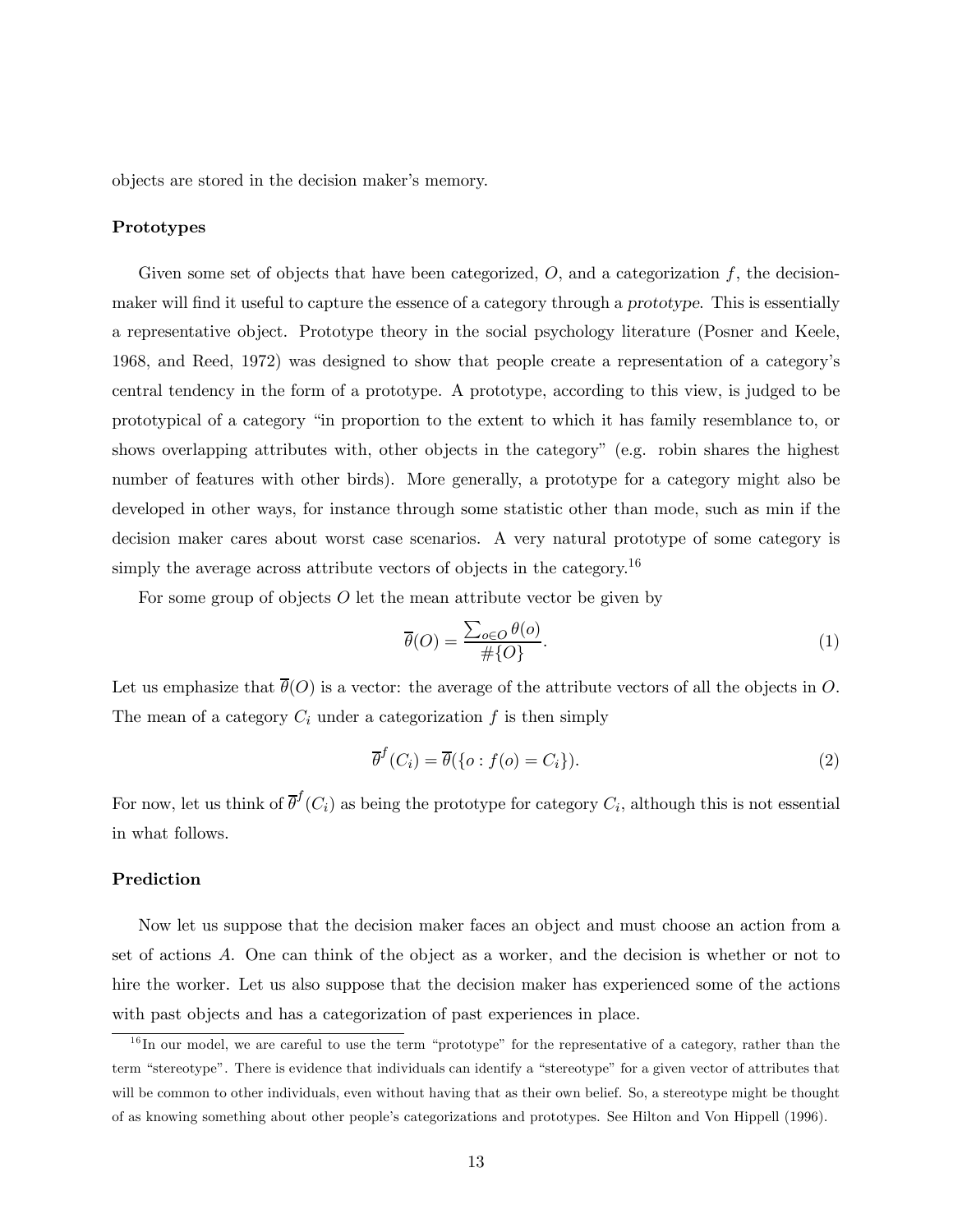Define  $U(a, \theta)$  as the utility that the decision maker obtains from using action a against an object with attributes  $\theta$ . When confronted with object  $o$ , the decision maker's mind calls up some category  $f(\rho)$ . This might be done by comparing the given object's attributes to the prototypes of different categories until a closest match is found. There is substantial experimental evidence that when faced with an object or person, a person's brain "automatically" activates a category that, according to some metric, best matches the given object (and at times context) in question.17 Then the expected utility of taking action  $\alpha$  when faced with object  $\alpha$  is

$$
EU(a, o) = U(a, \overline{\theta}(f(o)).
$$
\n(3)

The decision maker calls upon past experiences as a guide for predicting future payoffs in a boundedly rational manner. The decision maker views an object only through the prototype of the category that the object is identified with.18

#### Measuring Variation

Let us begin with an initial set of objects that our decision maker has interacted with in the past,  $O$ . The decision maker has categorized these according to some  $f$ . In some situations it will be useful for us to think about an "optimal" method of categorization. There are many possible ways to do this, and we pick an obvious one. We define an optimal categorization as categorizing past objects in a way to minimize the total sum (across objects) of within-category variance. <sup>19</sup> In order to do this, we need to be explicit about how variation is measured.

 $17$  For example, see Allport (1954), Bargh (1994, 1997, 1999) for views on the automaticity of categorical thinking, and Dovidio et. al. (1986) for some of the experimental evidence. Note that under automaticity subjects are often not even aware of the process, much less the biases that are inherent in it. The precise process by which such matching is made is not completely understood at present based on what we have seen in the psychology literature. For example, see Sternberg and Ben-Zeev (2001), Chapter 3.

<sup>&</sup>lt;sup>18</sup>One can find many alternative methods for making predictions for a given categorization. An alternative to what we propose is an adaptation of case-based decision theory, developed by Gilboa and Schmeidler (2001), to the categorical model. To see this, let a function  $s: O \to O$  keep track of how similar two objects are. An example of a similarity function might be 1 minus the distance between the attributes of the objects:  $s(o, o') = 1 - d(\theta(o), \theta(o'))$ . A prediction, then, for what utility one might expect from action a against object  $o$  can be made based on:  $EU(a, o)$  =  $\sum_{o' \in f^{new}(o)} s(o, o')U(a, \theta(o'))$ . See also Jehiel (2002) for another approach, based on analogies in the context of game-theoretic decisions.

 $19$ There is evidence that the storage of information and the categorization structure is quite different in young children during their "developmental stages" than when they are adults (see Hayne, 1996, and Quinn and Eimas, 1996). While understanding the development of categories is an important question, we focus on the "end" categorization under the presumption that it has been constructed in some approximately efficient manner.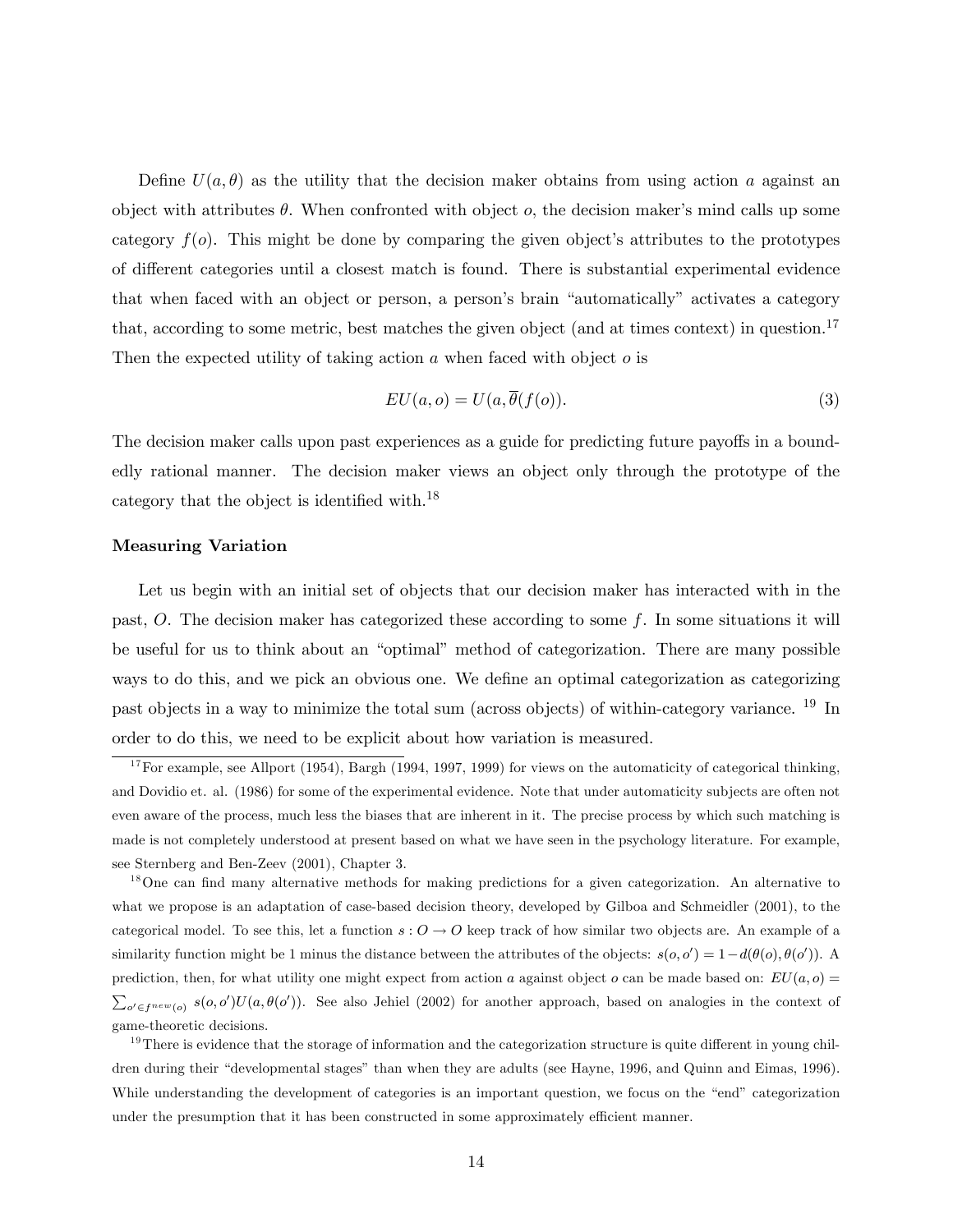First, let d be some measure of the distance between two vectors of attributes. It can make a difference how one keeps track of the distance between two attribute vectors. In some situations, it will be easy, natural, and salient to use the "city-block" metric  $(\ell_1$  norm). That is, when comparing two vectors, one simply looks at how far apart they are on each dimension and then adds up across dimensions. Another natural measure of distance would be the Euclidean metric which measures the magnitude of the vector difference. In the mathematical psychology literature, however, it has been argued for some time that when the attributes of objects are obvious or separable, spatial or geometric models should be constructed using the city-block metric rather than a Euclidean metric (Arabie, 1991; Attneave, 1950; Householder and Landahl, 1945; Shephard, 1987; Torgerson, 1958). As will be clear, this choice will not have much impact on our results. Unless indicated otherwise, we stick with the city-block metric as it simplifies the analysis.

Let the variation of a group of objects simply be the total sum of distances from the mean:

$$
Var(O) = \sum_{o \in O} d(\theta(o), \overline{\theta}(O)), \qquad (4)
$$

The total sum of within category variance under a categorization  $f$  is then simply summing the variation across the categories of objects:

$$
Var(f, O) = \sum_{C_i \in C} Var(\{o : f(o) \in C_i\}).
$$
\n
$$
(5)
$$

An optimal categorization function relative to O is a categorization  $f^*$  that minimizes  $Var(f, O)^{20}$ .

## When is Expected Utility Maximization Equivalent to Variance Minimization?

Let us comment on why minimizing the variance is a sensible objective, and how this relates to expected utility maximization.

A possible goal of the decision maker is to use their categorization to form accurate predictions for expected future interactions. A best guess at the distribution of future interactions is based on the frequency of past interactions. Similar to Example 2, let an attribute  $k$  be relevant for a decision with probability  $p_k$  and let  $V_k$  denote the marginal utility benefit of a correct (versus incorrect) prediction. A categorization  $f$ , which maximizes expected utility is then a solution to the problem

$$
\max_{f} \sum_{o} \sum_{k} p_{k} V_{k} \left[1 - d\left(\theta_{k}\left(o\right), \overline{\theta}_{k}\left(f\left(o\right)\right)\right)\right]
$$

 $^{20}$ There may be multiple solutions to this problem, but there is always at least one for any finite set of objects.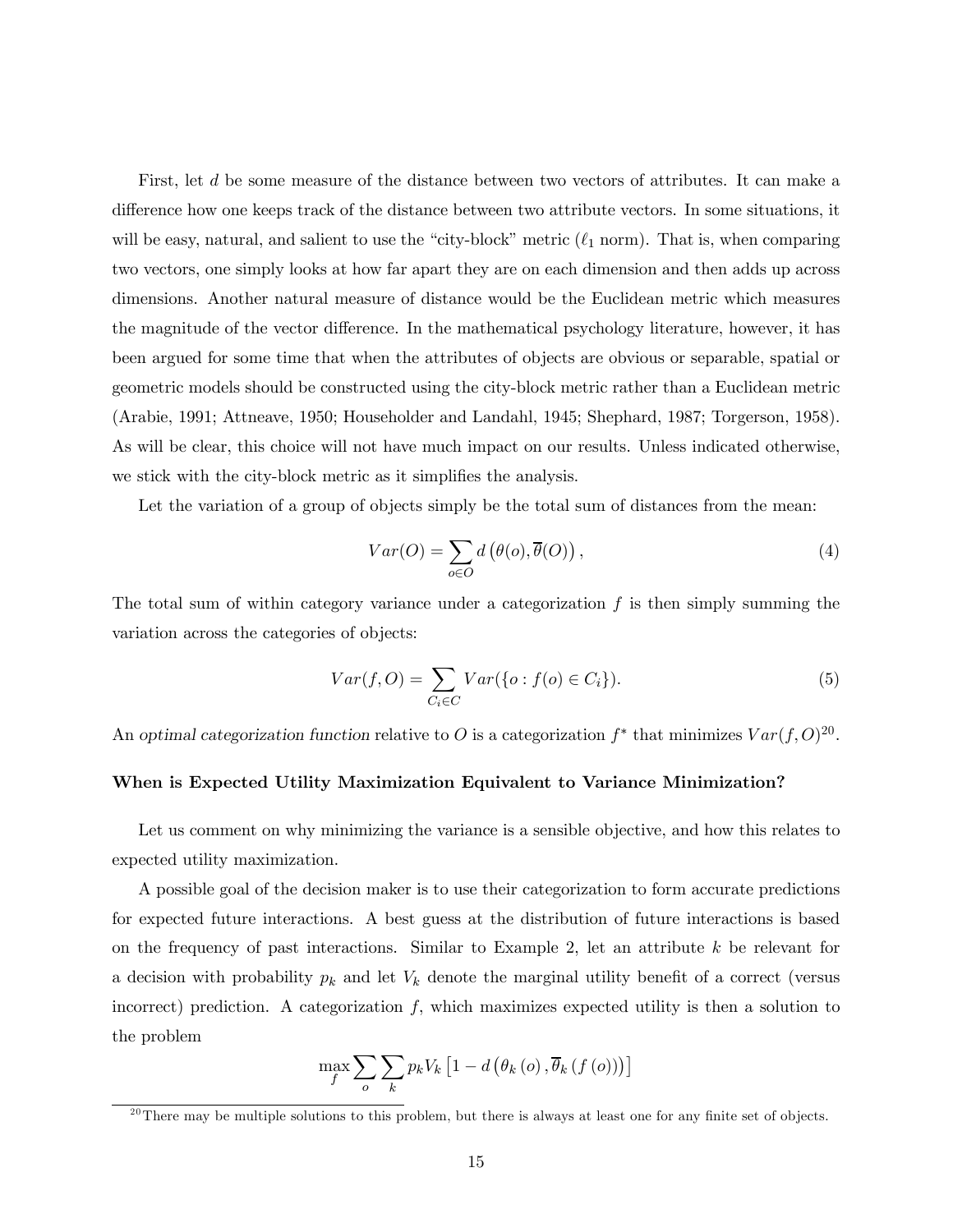Without loss of generality, let us code the attributes so that the  $p_kV_k$  are similar across k. This can be done by coding attributes a number of times that is proportional to this weighted utility. For instance, if  $p_k V_k$  is twice as high for one attribute versus another, then we can include two entries of this attribute in our vectors for each coding of the other attribute. Once this is done, then the above maximization problem is equivalent to the minimization problem

$$
\min_{f} \sum_{o} \sum_{k} \left| d \left( \theta_{k} \left( o \right), \overline{\theta}_{k} \left( f \left( o \right) \right) \right) \right|,
$$

which is precisely our objective function.

## 4 A Categorization Theorem

We assume throughout that  $2^m > n$ , so that there are fewer categories than types. This rules out the degenerate case where each type of object gets its own category. When faced with a limited number of categories, a decision maker will be forced to assign some different types of objects into the same category. The question of which types end up grouped together has important implications, as we have already seen in the examples in Section 2. In those examples, we saw that it was the smallest groups of types that were categorized together. We can now develop this idea more generally, and show how the categorization model operates.

Optimal categorizations are sensitive to the number of attributes, the relative numbers of different types of objects, the number of categories, and other features of the environment. This makes the general results on a characterization of optimal categorization quite complex. The technical results on optimal categorization proceed in four parts. First, we prove that objects of the same type are always put in the same category. Second, we provide a proposition that states necessary and sufficient conditions for sorting four homogeneous groups of objects into three categories. Third, we state a theorem that provides a characterization of optimal categorizations. Our last result provides sufficient conditions for complete segregation of a minority group under a categorization.

Let us begin with a lemma that is important to the analysis.

Lemma 1 Under an optimal categorization, objects of the same type are assigned to the same category. That is, if  $\theta(o) = \theta(o')$ , then  $f_d^*(o) = f_d^*(o')$ .

#### **Proof.** See Appendix ■

On the surface, this lemma may seem obvious, but it takes a bit of proof. The difficulty is that grouping objects of the same type together can lead some categories to be quite full and others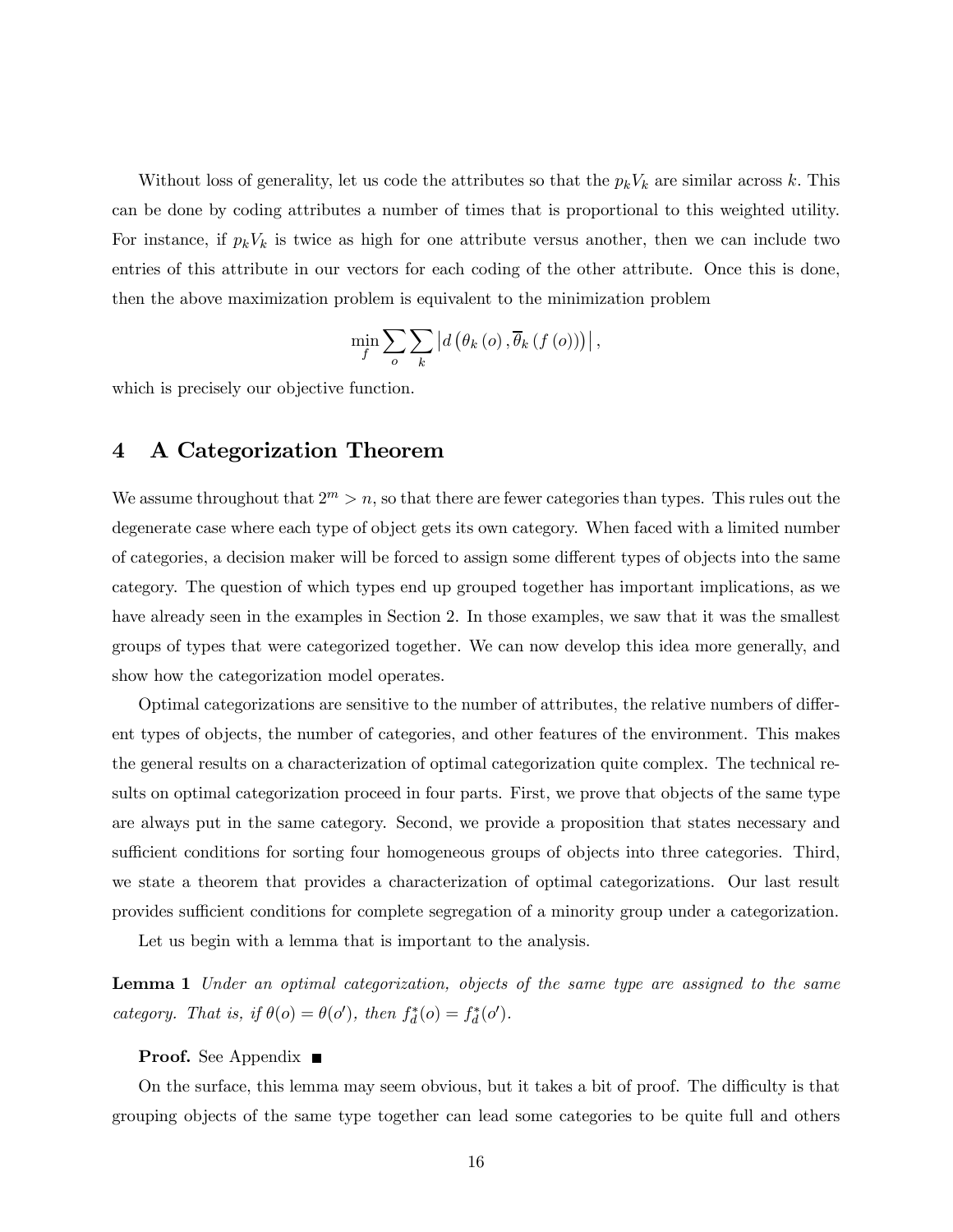much less so. In cases where all categories contain objects of a variety of types, one could imagine that equalizing size might help with variance. Lemma 1 shows that this is not the case, and so one can work with blocks of objects that are all of the same type. This makes the forthcoming analysis much easier.

Let us say that a group of objects is homogeneous if all objects have the same vector of attributes, and heterogeneous otherwise. That is, O is homogeneous if  $o \in O$  and  $o' \in O$  implies that  $\theta(o) = \theta(o')$ . O is heterogeneous if there exist  $o \in O$  and  $o' \in O$  such that  $\theta(o) \neq \theta(o')$ .

Consider four groups of objects  $O_1$ ,  $O_2$ ,  $O_3$ , and  $O_4$  with corresponding cardinalities  $n_1$ ,  $n_2$ ,  $n_3$ , and  $n_4$ . Suppose that we have categorized things so that  $O_1$  and  $O_2$  have their own category and  $O_3$  and  $O_4$  are grouped together. When would we do better by re-categorizing so that we split up  $O_3$  and  $O_4$  and instead put  $O_1$  and  $O_2$  together? The answer is given in the following proposition.

Let  $h_{ij}$  be the number of attributes on which two (possibly heterogeneous) groups objects  $O_i$ and  $O_j$  differ at all (which may even be 0).



**Proposition 1** Consider four different homogenous groups of objects  $O_1$ ,  $O_2$ ,  $O_3$  and  $O_4$ , with corresponding cardinalities  $n_1$ ,  $n_2$ ,  $n_3$ , and  $n_4$ .

$$
Var(O_3 \cup O_4) > Var(O_1 \cup O_2)
$$

if and only if

$$
h_{34}\left(\frac{1}{n_1} + \frac{1}{n_2}\right) > h_{12}\left(\frac{1}{n_3} + \frac{1}{n_4}\right).
$$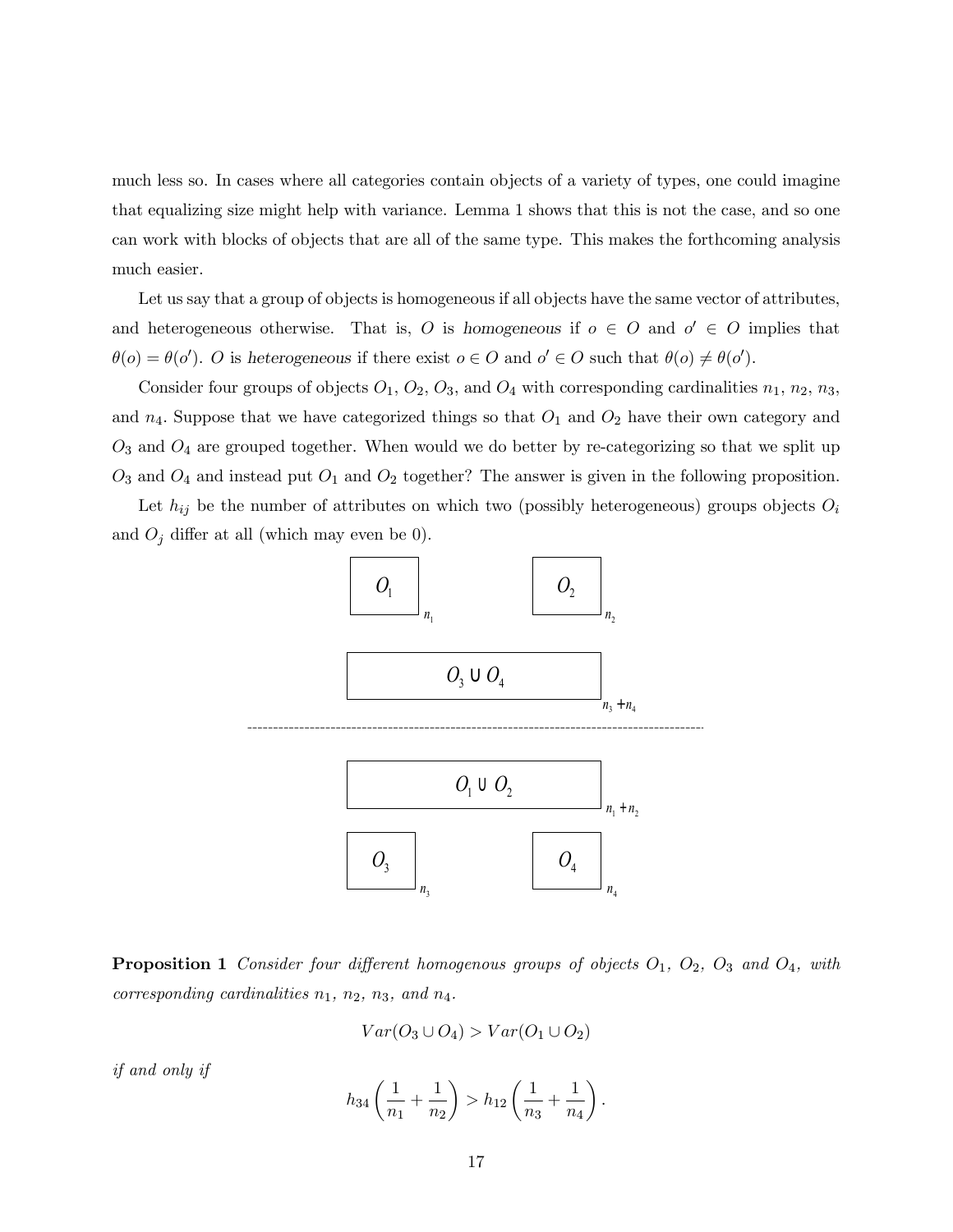## Proof. See Appendix ■

To paraphrase Proposition 1, suppose that we have four groups of objects and we want to know which two groups, when put together, will result in the smallest total variation. The two groups  $i$ and j which minimize  $\frac{n_i n_j h_{ij}}{n_i+n_j}$ , are the best ones to put together.

Rather than have  $O_1$  and  $O_2$  assigned to their own categories and  $O_3$  and  $O_4$  lumped together, it is better to split up  $O_3$  and  $O_4$ , and instead put  $O_1$  and  $O_2$  together provided:

- the sizes of  $O_1$  and  $O_2$  are relatively small (so, this gives a large  $\frac{1}{n_1} + \frac{1}{n_2}$ ,
- $O_1$  and  $O_2$  are fairly similar in their attributes ( $h_{12}$  is small), and
- $O_3$  and  $O_4$  are relatively large and so it is optimal to assign them to their own categories (so  $\frac{1}{n_3} + \frac{1}{n_4}$  is small).

Let us return to Example 1. Suppose we started with a categorization  $f$  where we assigned black-high and black-low to their own categories and assigned all whites to the same category. In the notation of the theorem,  $O_1$  would be the black-high types with  $n_1 = 5$ ;  $O_2$  would be black-low with  $n_2 = 5$ ; and  $O_3$  would be all white types with  $n_3 = 90$ , and the splitting of low types into  $O_3$ and  $O_4$  being according to the other attribute, human capital. So,  $O_3$  is white-high with  $n_3 = 45$ and  $O_4$  is white-low with  $n_4 = 45$ . Here, since  $h_{34} = h_{12} = 1$  and  $\frac{1}{5} + \frac{1}{5} > \frac{1}{45} + \frac{1}{45}$ , then it is optimal to categorize the blacks into one category and separate the whites into two.

Proposition 1 is useful and transparent, in part, because we are dealing explicitly with homogeneous groups of objects. Our main result, which is stated next, relaxes this assumption and provides a fuller characterization of optimal categorization.

For an arbitrary (possibly heterogeneous) group of objects  $O_i$ , let  $n_k^{i+}$  be the number of objects in  $O_i$  with  $\theta_k(o)=1$ , and let  $n_k^{i-}$  be the number of objects in  $O_i$  with  $\theta_k(o)=0$ .

**Theorem 1** Consider groups of objects  $O_1$ ,  $O_2$ , ...,  $O_J$ , and suppose we are considering combining two of these groups. The two groups that when combined lead to the lowest total variation summed across these groups are any two that lead to the smallest factor:

$$
\frac{\sum_{k} (n_k^{i+} n_k^{j-} - n_k^{i-} n_k^{j+})^2}{n_i n_j (n_i + n_j)}.
$$
\n(6)

**Proof.** See the Appendix. ■

Our results provide some feeling for which groups of objects it makes the most sense to lump together in the same category. This stops far short of providing a full description of what an optimal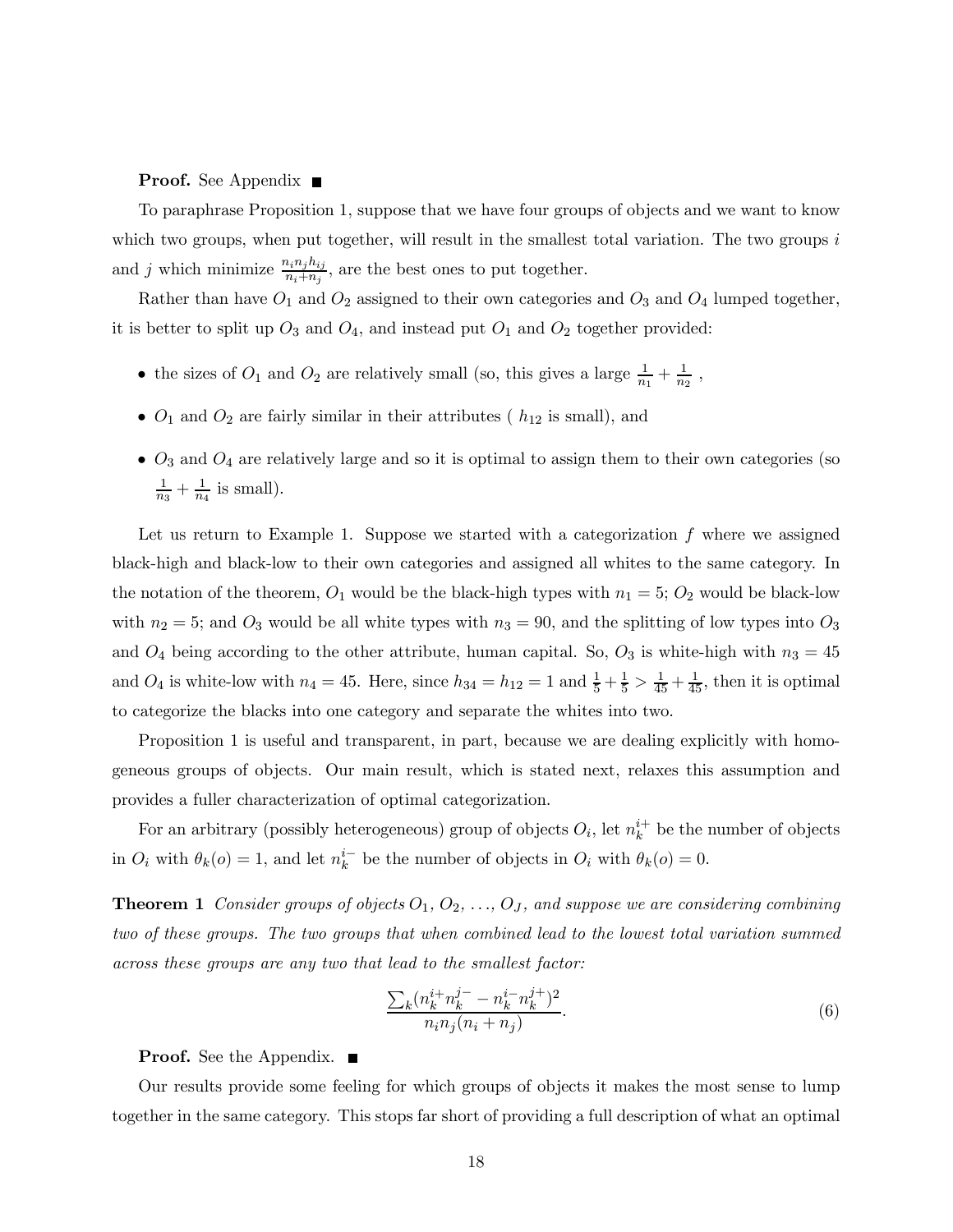categorization looks like. This is a hard problem (in the language of computer science, an NP-hard problem). One starting point in terms of an algorithm for choosing an algorithm would be to use Theorem 1 iteratively. Start by assigning groups to different categories until one is faced with more groups than categories. Group together the two that produce the smallest variation based on the groups currently faced, and continue in this manner.

It is not clear how optimal this would be, or whether more efficient algorithms exist. It certainly will be history dependent, which provides another consideration for cognitive discrimination.

# 5 Categorization and Minority Groups

The previous section provided a detailed model of categorization in decision making. We now illustrate it by analyzing categorization in the presence of a "minority" group. This is a development of the example in Section 2, and illustrates in more detail some of the issues that arise and assumptions that are needed to conclude something about the categorization of minority groups more generally.

Consider a decision-maker facing a finite set of objects O. For simplicity, we shall also assume that every type of object has at least one representative in  $O$ . That is, every possible vector of  $0$ 's and 1's exists in the population. This is easily relaxed but leads to complications in the proofs.

#### Minority Groups

Let us now define what a "minority" group is. Consider a set of objects  $O$  and some attribute  $k$ with respect to which we are defining a group. That is, suppose that we are interested in the group of objects that have attribute  $\theta_k(o) = 0.21$  This might be race, or say left-handed individuals.

A group of objects having attribute  $k = 0$  is a minority group of objects in O if for every  $\theta_{-k} \in \{0, 1\}^{m-1}$ :

$$
\#\{o \in O \mid \theta_k(o) = 0 \text{ and } \theta_{-k}(o) = \theta_{-k}\} < \#\{o \in O \mid \theta_k(o) = 1 \text{ and } \theta_{-k}(o) = \theta_{-k}\}.
$$

The definition of minority group requires that whatever type of object having that attribute are in a smaller number in the population than objects with the same type except for not having that attribute. For instance, let us suppose that there are three possible attributes, so that the attributes of an object are represented by vectors  $(0,0,0)$ ,  $(1,0,0)$ ,  $(0,1,1)$ , etc. Moreover, suppose that it is the first attribute we are interested in, so we want to check whether the population of

<sup>&</sup>lt;sup>21</sup>The definitions have obvious analogs for a group of objects having attribute  $\theta_k = 1$ .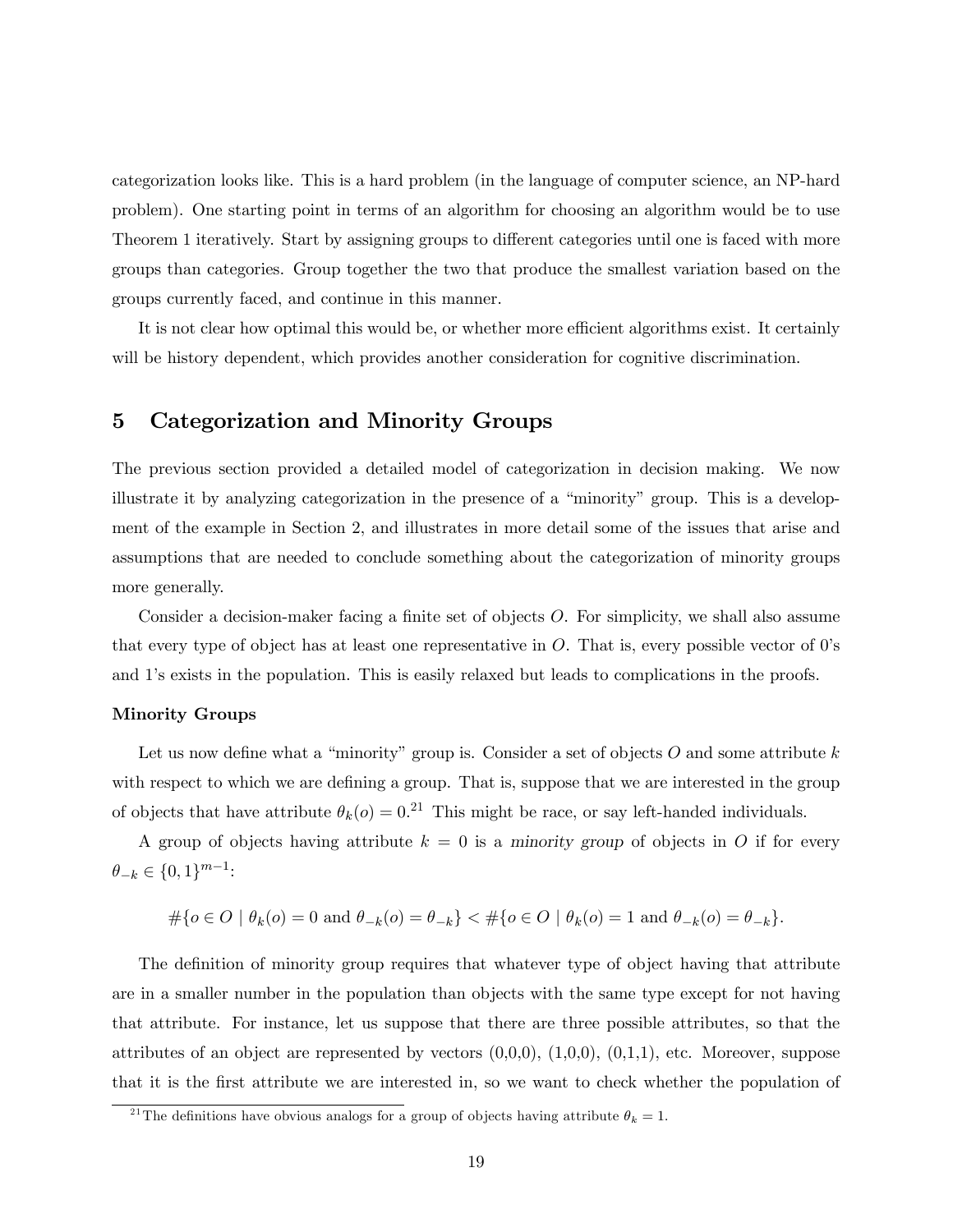objects of the form  $(0,\cdot,\cdot)$  is a minority population. The definition requires that there are fewer  $(0,0,0)$ 's than  $(1,0,0)$ 's; fewer  $(0,1,0)$ 's than  $(1,1,0)$ 's; fewer  $(0,1,1)$ 's than  $(1,1,1)$ 's; etc.

A strict minority group of objects in  $O$  is such that

$$
\max_{\theta_{-k}} \# \{ o \in O \mid \theta_k(o) = 0 \text{ and } \theta_{-k}(o) = \theta_{-k} \} < \min_{\theta_{-k}} \# \{ o \in O \mid \theta_k(o) = 1 \text{ and } \theta_{-k}(o) = \theta_{-k} \}.
$$

The definition of strict minority group is even stronger. It means that every type of object that falls in the minority group has a lower frequency in the population than any type of object that falls in the majority group. Going back to our example from above, it requires that there are fewer  $(0,0,0)$ 's than  $(1,0,0)$ 's,  $(1,1,0)$ 's,  $(1,0,1)$ 's, and  $(1,1,1)$ 's; and the same for  $(0,1,0)$  and so forth. This really requires the minority group to have fewer members of every type in a strong sense.

While the definition of strict minority group is demanding, keep in mind that this will be in reference to the set of objects that a given observer will have encountered. In many cases, this set may have strong selection biases, that result in seeing more objects with certain attributes than with others, as the observer will generally not be seeing a random selection of objects.

#### Segregation of Strict Minority Groups

In order to establish a result analogous to that of the example in Section 2 we need some bounds on the relative frequencies of different types both within the minority group and across the minority and majority group. For a strict minority group, let the external ratio of the group be denoted

$$
r_E = \frac{\text{size of smallest group of majority objects}}{\text{size of largest group of minority objects}};
$$

in symbols,

$$
r_E = \frac{\min_{\theta_{-k}} \# \{o \in O \mid \theta_k(o) = 1 \text{ and } \theta - k(o) = \theta - k\}}{\max_{\theta_{-k}} \# \{o \in O \mid \theta_k(o) = 0 \text{ and } \theta_{-k}(o) = \theta - k\}}.
$$

The external ratio keeps track of how large the smallest group of majority objects (in terms of type) is relative to the largest group of minority objects. This will always be a number greater than 1 for a strict minority, and gives a rough idea of the extent to which majority members outnumber minority members.

Let the internal ratio of the group be

$$
r_I = \frac{\text{size of largest group of minority objects}}{\text{size of smallest group of minority objects}};
$$

that is,

$$
r_I = \frac{\max_{\theta_{-k}} \# \{o \in O \mid \theta_k(o) = 0 \text{ and } \theta_{-k}(o) = \theta_{-k}\}}{\min_{\theta_{-k}} \# \{o \in O \mid \theta_k(o) = 0 \text{ and } \theta_{-k}(o) = \theta_{-k}\}}.
$$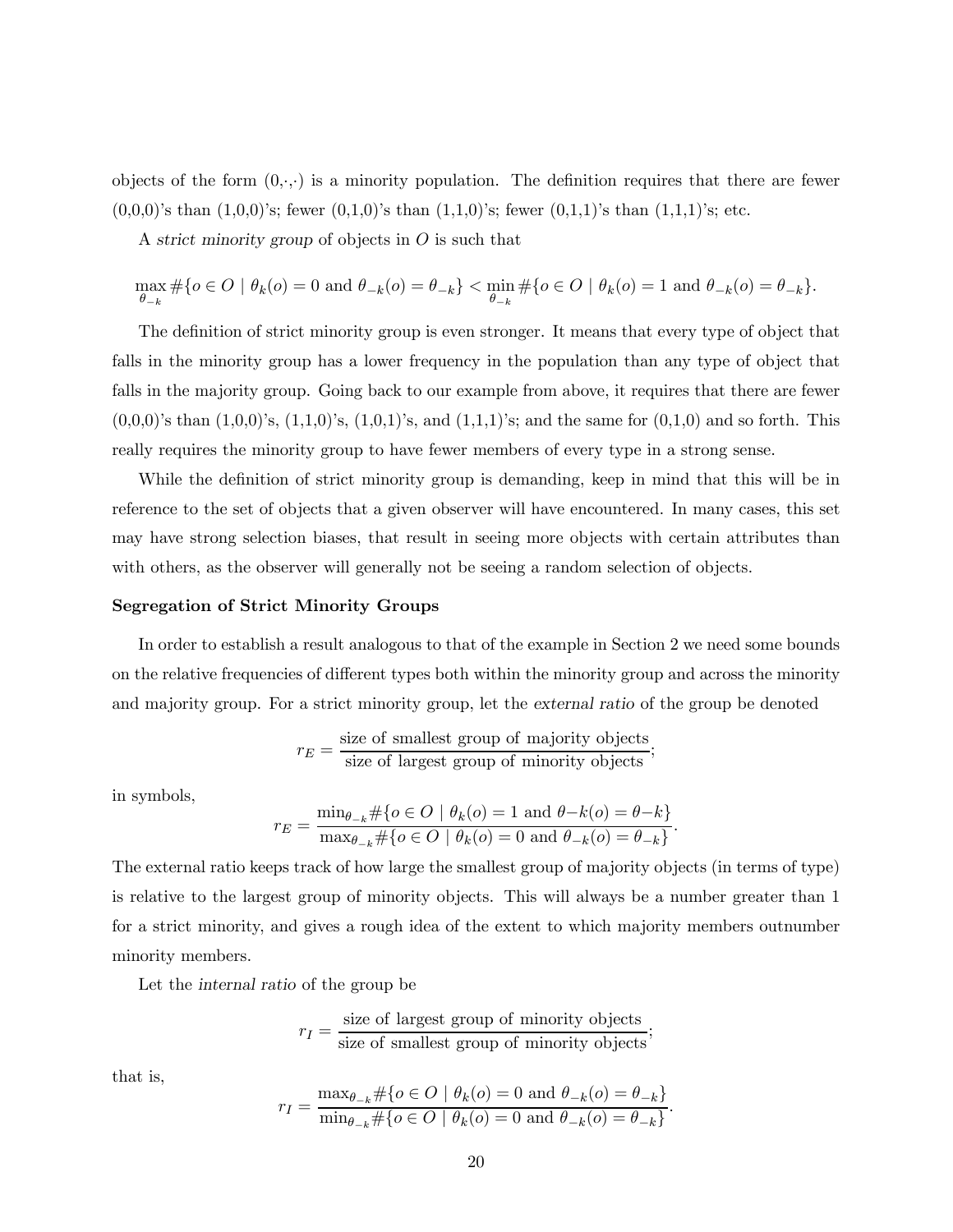This is a similar ratio except that it keeps track of how large the biggest group of minority objects is compared to the smallest group of minority objects. This might be thought of as a very rough measure of heterogeneity of the minority population. If it is close to 1, then the minority group is divided into equally sized subgroups of every possible type. If this ratio becomes larger then there are some types that are much more frequent and some that are less frequent in the minority population. In our discrimination example, the external ratio  $r_E = \frac{45}{5} = 9$ , and the internal ratio  $r_I = \frac{5}{5} = 1.$ 

Corollary 1 Consider a set of objects that are optimally categorized. If a strict minority group defined relative to an attribute k has external and internal ratios that satisfy  $r_E(2 - r_I) > 1$ , and the number of categories n satisfies:

$$
\frac{\text{number of categories}}{\text{number of types}} > \frac{7}{8} - \frac{1}{\text{number of types}},
$$

then minority objects are strictly more coarsely sorted than majority objects; and in particular

- objects are segregated according to attribute  $k$  (objects from the minority group are never placed in a category with any majority objects); and
- majority types are perfectly sorted (any two objects from the majority group that are in the same category must have the same type).

#### **Proof.** See Appendix ■

Corollary 1 provides sufficient conditions for a complete segregation of minority objects from majority ones, and more coarse sorting of the minority group. The very strong conclusions of this result require very strong conditions. Clearly we need more categories than the number of majority types, requiring that the overall ratio of categories to types exceed  $\frac{1}{2}$ . To get such a clean sorting we need even a much higher ratio, approaching  $\frac{7}{8}$ . While the proof is fairly complicated, some of the intuition is already conveyed in the example in Section 2 and the proof works through the challenges posed by the added dimensions of attributes. Rather than detail the proof, let us simply outline the role of the different conditions in the corollary and why they are useful.

First, the strictness of the minority group overcomes the problem that some less frequent types might be grouped together regardless of the minority/majority characteristic. Most importantly, depending on the relative frequency in the two populations, the grouping could take some forms that combine the types from the groups in different ways so that an unambiguous characterization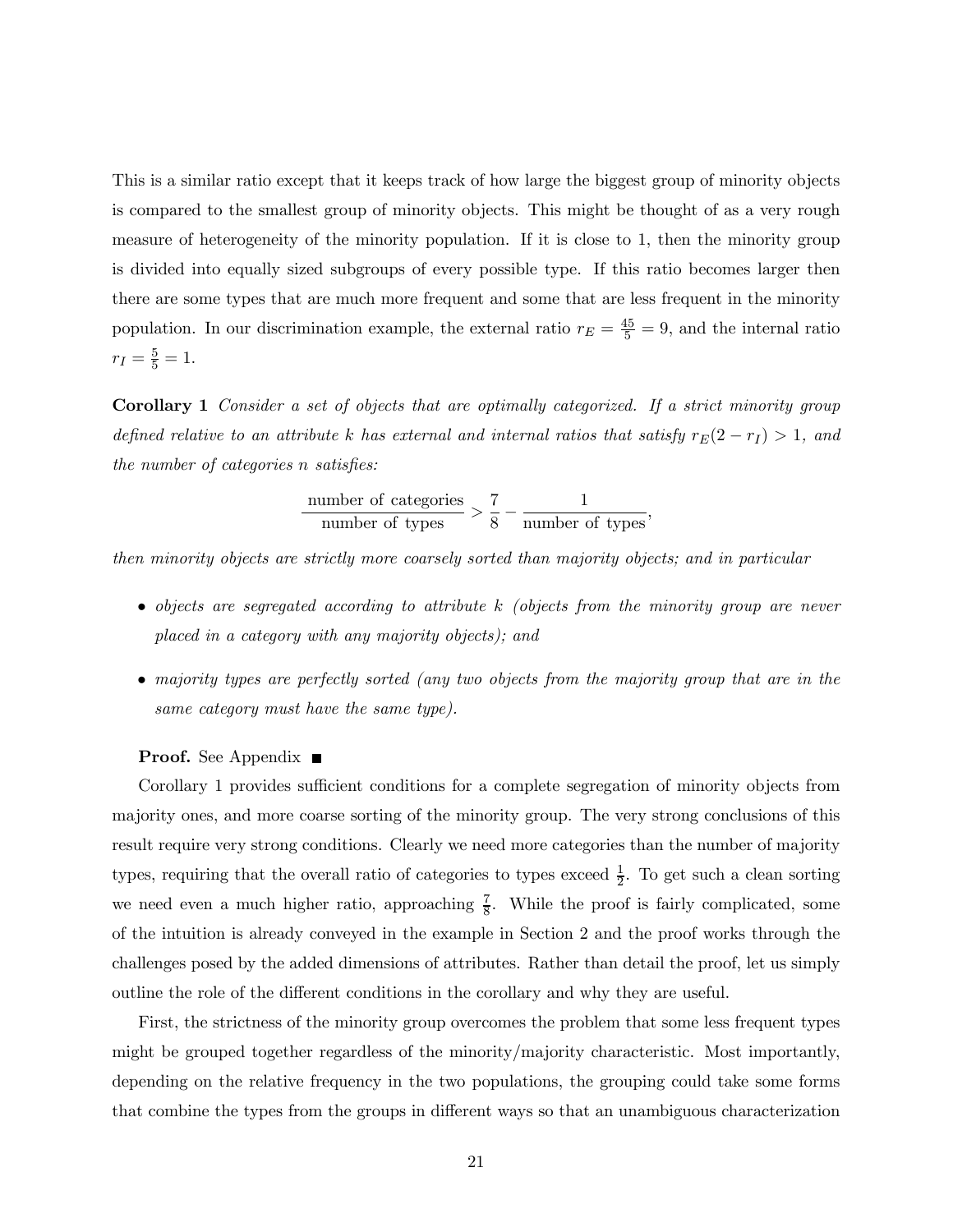is no longer possible. Next, the bounds on n play a role as follows. If n is at least  $2^m$ , then each type has its own category so the categorization is degenerate. If n is too small, then it can be that various majority group types are grouped together as well as minority group types. For instance, it might be that  $(1,1,1)$ 's are grouped with  $(1,1,0)$ 's, while under the minorities it is the  $(0,1,0)$ 's are grouped with  $(0,0,0)$ 's. The comparison of how they are grouped is no longer unambiguous. Interestingly, as *n* tends toward  $\frac{7}{8}2^m$  (the lower bound as *m* becomes large), minorities are grouped in fewer and fewer categories, while the majority continues to be perfectly sorted. There is an interesting implication of this analysis. To the extent that the number of categories  $n$  correlates with some measure of "intelligence" (there is no direct evidence on this) we would expect agents with lower "intelligence" to be more likely to think of minorities as homogeneous. Finally, the internal and external ratios are also important in ensuring that the majority types each are assigned to their own category, for the same reason as mentioned above.

The condition that there be  $\frac{7}{8}$  as many categories as types is one that might often be violated. The Corollary is merely meant to be suggestive and to give an idea of how it is that categorization can lead to a different treatment of minority members. This also shows the tractability of the model of categorization. More generally, one can expect the categorization to be more ambiguous and complex, as there are likely to be differences in the types one observes across different populations. For instance, there are more blacks than whites attending inner-city public schools in most U.S. cities. Nevertheless, the basic insight that smaller groups will tend to be more coarsely sorted in some rough sense carries through, as we can see through applications of Theorem 1.

# 6 Evidence on Racial Differences in Facial Recognition

There is an impressive literature in psychology on racial and ethnic differences in facial recognition.<sup>22</sup> The terms "cross-race recognition deficit," "cross-race effect," and "own-race bias" all describe the frequently observed performance deficit of one ethnic group in recognizing faces of another ethnic group compared with faces of one's own group (see Sporer 2001 for a detailed review). In other words, "they all look alike to me" is a reasonable caricature of how members of one group categorize another.

Own-race bias in the recognition of facial stimuli is observed when two factors, ethnic group of participant and ethnic group of stimulus face, interact significantly in the expected direction.

 $2<sup>22</sup>$  We thank Andrew Postlewaite for suggesting this line of inquiry.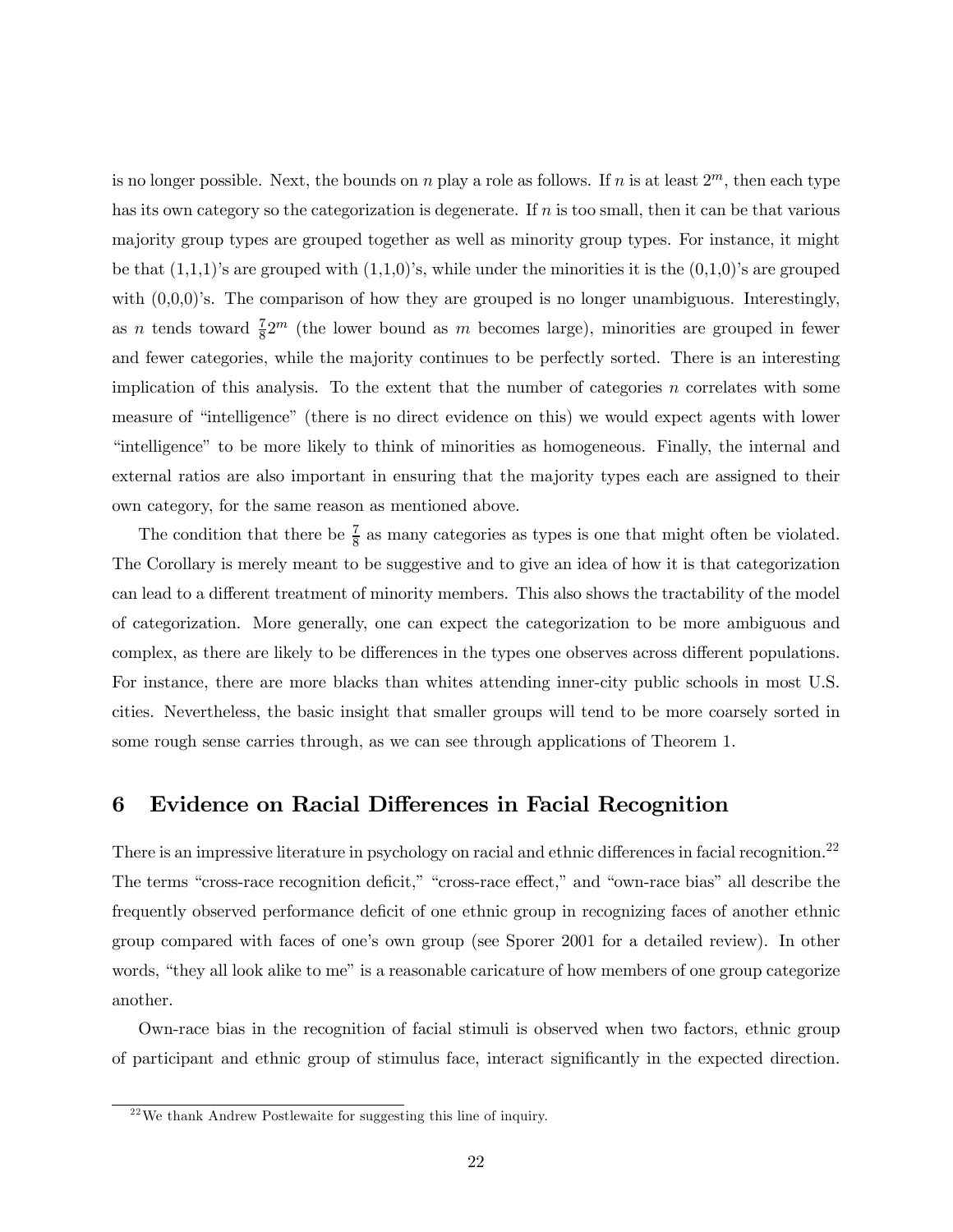Ideally, the interaction can be presented graphically as a complete crossover. Namely, both ethnic groups recognize members of their own better than members of other ethnic groups. Figure 1, extracted from Devine and Malpass 1985, is one such illustration.<sup>23</sup>



This data is consistent with predictions of our model to the extent that individuals interact more frequently with members of their own racial group. Our model of categorization predicts that individuals with more inter-group contact will be better at distinguishing subtle features about other groups than individuals with less inter-group contact. There is substantial evidence in this regard (see Sporer 2001, Table 2). As Meissner and Brigham (2001) report:

"Several studies demonstrate that adolescents and children living in integrated neighborhoods better recognize novel other-race faces than did those living in segregated neighborhoods. $24$ "

An interesting study testing the relationship between contact with other groups and facial recognition is Li, Dunning, and Malpass (1998). They demonstrate that white "basketball fans" were superior to white "basketball novices" in recognizing black faces. The idea is that basketball fans

 $^{23}$ Meissner and Brigham (2001) provide a detailed meta-analytic review of the last thirty years of literature investigating the own-race bias in facial recognition. They review 39 research articles involving the responses of over 5,000 subjects. There are a few studies that fail to find a cross-race effect. The overwhelming consensus among social psychologists, however, is that these effects not only exist, but are quite large (Meissner and Brigham 2001).

 $^{24}$ There have been several studies that replicate this finding (Cross et. al. 1971, Feinman and Entwisle 1976).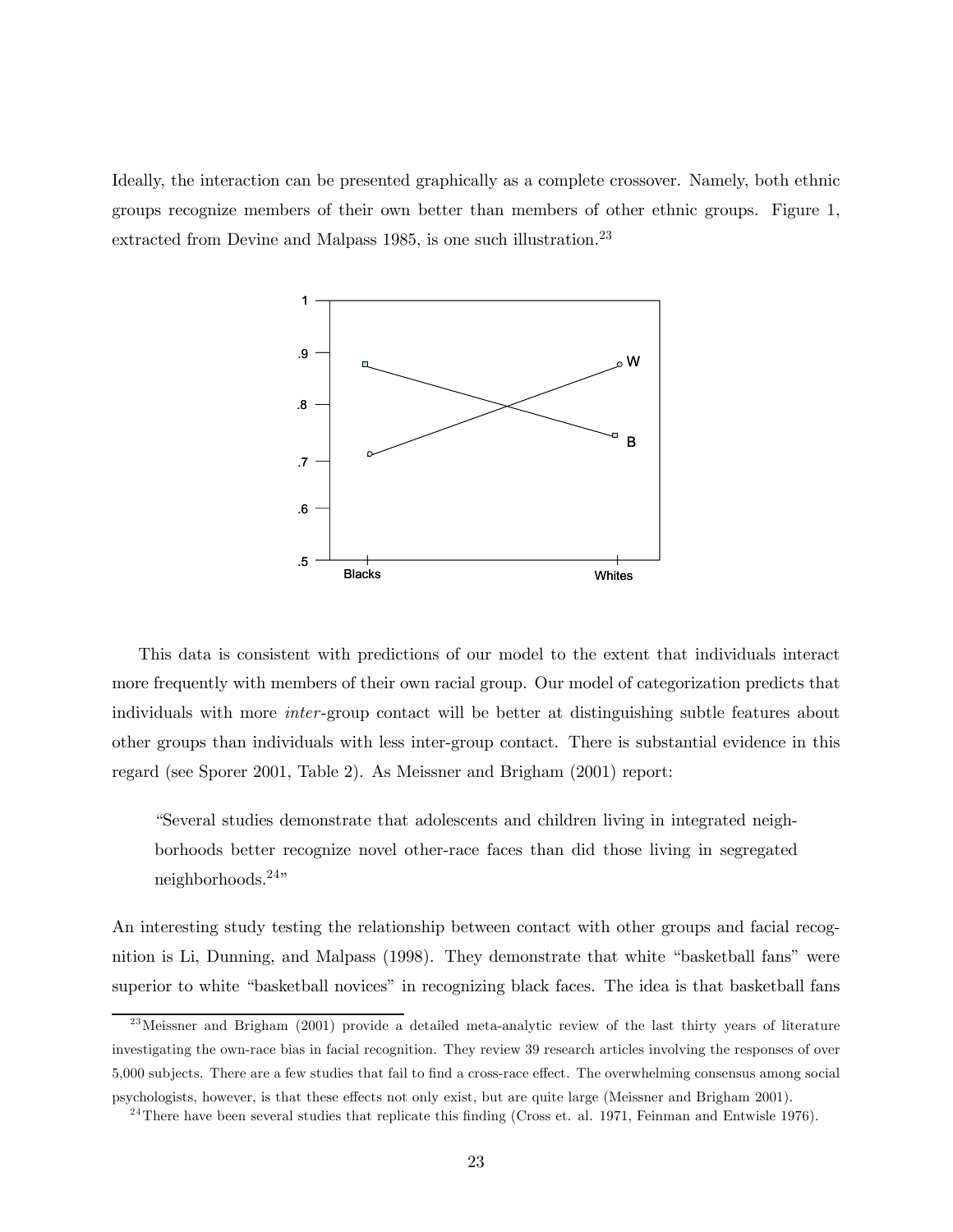watch the National Basketball Association games on a regular basis, which provides frequent exposure to black faces, given that a sizeable majority of the players are black. Participants were black and white men and women. They were presented with black and white faces on a video monitor. The subjects were informed that they would be tested on their ability to recognize the faces viewed. Performance of basketball fans who were white was indistinguishable from blacks in their ability to recognize black faces, whereas the white subjects who were not basketball fans performed at a significantly worse level, while there is no such difference in the ability to recognize white faces! In recognizing white faces, there was no difference between basketball fans and novices.

While this evidence does not *prove* that our model of categorization is correct, it is certainly consistent with its predictions. And, the robustness of the conclusions of such studies across subjects and experimental designs over the years makes it hard to dismiss.

# 7 Some Further Remarks

#### Toward a Theory of Identity

Many attributes that an individual possesses are actually actively chosen, especially those that are easily observed such as clothing, hair style, tattoos, etc. Given that such attributes will be noticed by others, and often play a role in categorization, these choices are important and can provide information and signals to others. In short, we can view the choice of attributes as a choice of identity, and it is clear that choosing one's identity is an important economic decision.

Identity has been the subject of a wealth of research in sociology (Goffman, 1963) and psychology (see Ellemers, et. al., 2002, for a review), and a couple of papers in economics. In particular, a recent paper by Akerlof and Kranton (2000) shows how individual preferences relating to identity can have important implications for a wide variety of decisions. The model we have put forth in the previous sections provides a tool for the study of identity, as we can view identity as self-categorization.

One obvious way in which the choice of identity might matter, is in signaling. This brings up a distinction between the questions of "Who am I?" and "Who do I want others to think I am?". This is a distinction between self-categorization and categorization by others; which are both related to identity.25 In terms of impression management or signaling to others, the choice of attributes might be viewed as a variation on Spence's (1974) famous signaling model.

 $^{25}$ See Goffman (1959). We are grateful to Glenn Loury for pointing us to Goffman's work.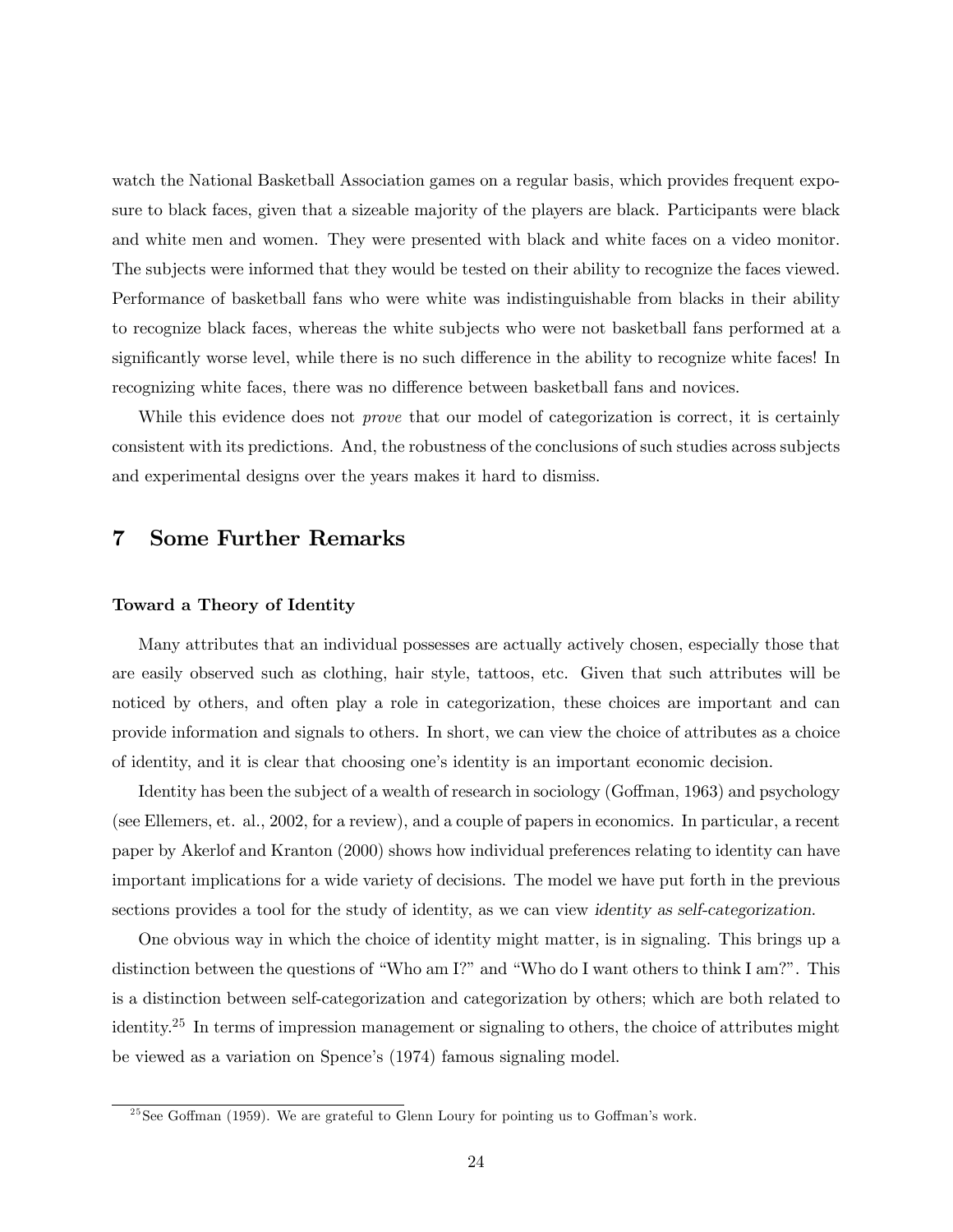#### Culture and Identity

Consider a stylized community. Each agent decides whether to invest their time in learning the local language and traditions or computer programming. Investments in computer programming are valued in the global labor market, whereas, the local knowledge is only valued in the small local community. Agents observe each other's investment portfolio, and can calculate the conditional probability of any agent being in the community in the future. Investments in local knowledge yield a relatively high probability of being in the community in the future, since it is not valued elsewhere, and investments in computer programming yield a relatively low probability. Agents prefer to interact with those with whom they know they will have a lasting interaction. One can then envision that agents are more likely to want to interact or cooperate with others if they observe sufficient investment in local knowledge (i.e. the likelihood of being in the community in the future is relatively high). Agents face a tension between being successful in the global labor market and cooperating with their local peers.26

Consider, a three attribute example where the unobserved attribute is one's willingness to cooperate in repeated play. Assume that the observed attributes allow the community to calculate the likelihood of any agent being around in the future. For example, good computer programming skills and a low level of local knowledge may imply that you are likely to leave the community. Hence, the community will not cooperate with agents who invest too much in computer programming or too little in local knowledge. The general point is that when one is deciding whether or not to invest in a particular identity (albeit "ghetto", "black bourgeoisie", "white yuppie", etc.) they realize that this investment (in language, clothing, etc.) will be used by their community to infer the potential payoff from repeated social interactions with them. This does not depend on any complicated calculations by the community, but simply categorization of experiences. Thus, coupling the models of categorization and cultural capital provides an explanation of why particular attributes are associated with particular communities.

#### Correlation in Attributes

When individuals choose an identity, "being from the streets," "being tough," or whatever, it is curious why they do not invest in just one attribute that signals their type. Instead, they seemingly invest in extreme behaviors. For instance, when choosing to be identified with "being tough," an individual may invest in tattoos, body piercings, clothing, language, attitude, hair style, and the

 $26$  See Fryer (2002b) for a more elaborate discussion.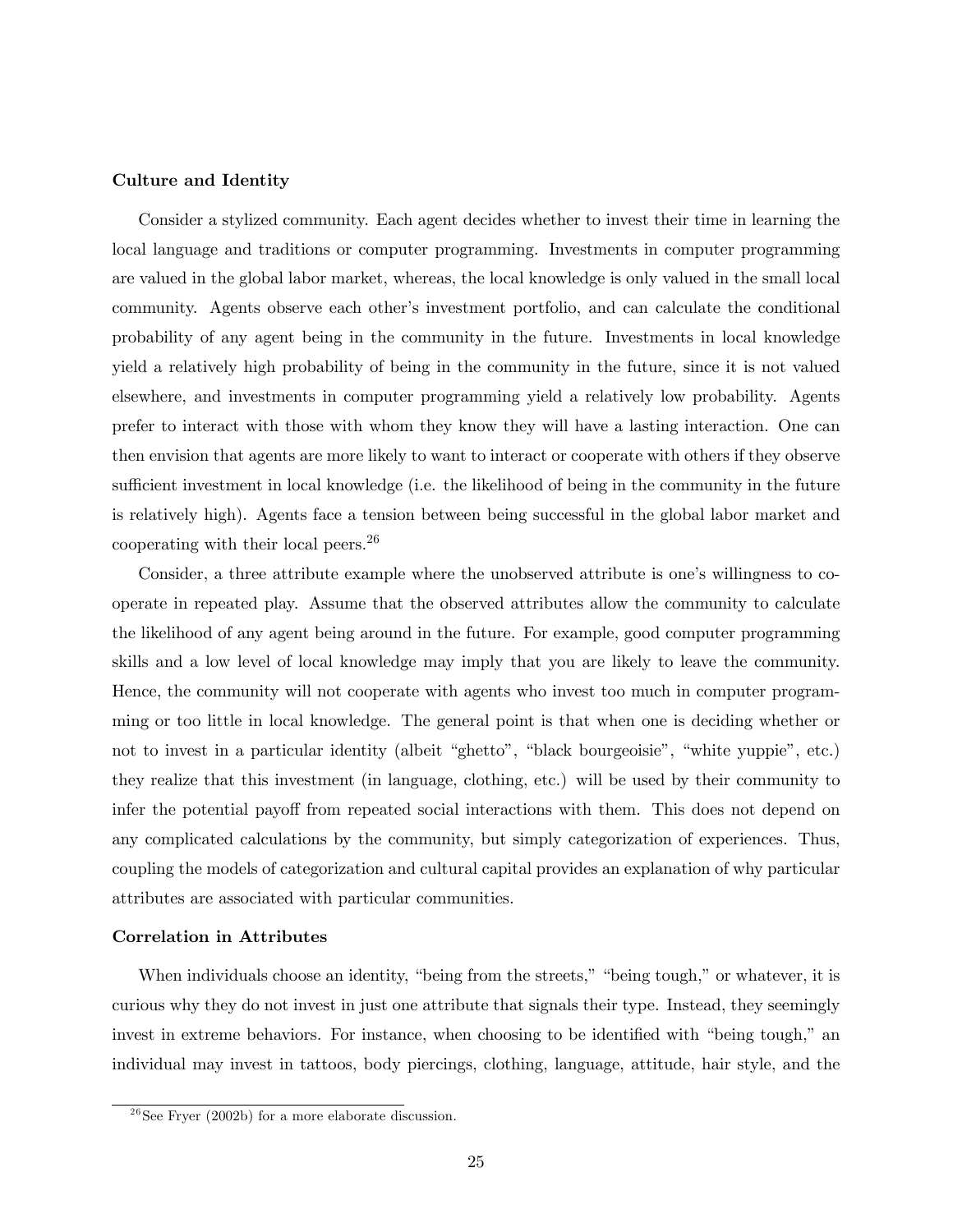like, instead of just picking one attribute.<sup>27</sup> Why? An answer comes directly out of our model, when there is sufficient heterogeneity in the population of observers.

As an example, suppose there are three decision makers, A, B, and C, who believe that being tough is associated with directly observable attributes  $(1,1,0)$ ;  $(0,1,1)$ ; and  $(1,0,1)$  respectively, based on their past individual experiences. By associated we mean that they have some category with a prototype of such a vector, that also is a category where they have seen past "tough" behavior. Given this variation, if an individual were to choose an identity of  $(1,1,0)$ , then s/he would be recognized as "tough" by decision maker A. However, this vector differs in two attributes from the prototypes of each of B and C. So, it is quite possible that this may not lead to a "tough" categorization by decision makers B and C. If instead, the person chooses an identity of  $(1,1,1)$ , while not matching the "tough" prototype of any single decision maker, the person is within one attribute of the prototype of each. Thus, we might see attributes becoming linked. Note also, that this reinforces itself. As more hopeful "toughs" choose (1,1,1), more of these types will appear and the categorizations will be further skewed.

These examples provide a flavor for the types of applications that are likely to be influenced by our model of social categorization, but one may think beyond these to include such things as conformity, gang behavior, and voting.

#### Endogeneity of Categories

We have treated the set of categories as a given. We know from the developmental psychology literature that this is not true of children (see Hayne, 1996, and Quinn and Eimas, 1996). More generally, there may still be some flexibility in categorization even as adults. Effectively there is a trade-off between the benefits that a new category brings in terms of a finer sorting of experiences, and the cost that a new category entails in terms of identifying new objects with categories and searching across a larger number of categories when making predictions.

We simply observe that there will be some interesting non-monotonicities that pose significant challenges for such work, and then leave an analysis of the endogeneity of categories for further research. To see such a non-monotonicity, let us revisit our leading example once again. Under the sorting with three categories things are imperfectly sorted in terms of human capital which leads to inefficient hiring and discrimination. If instead we actually decrease the number of categories to two, the unique optimal categorization is then by human capital level. That is, with only two

 $27$ This is casual empiricism. We have no direct evidence of this.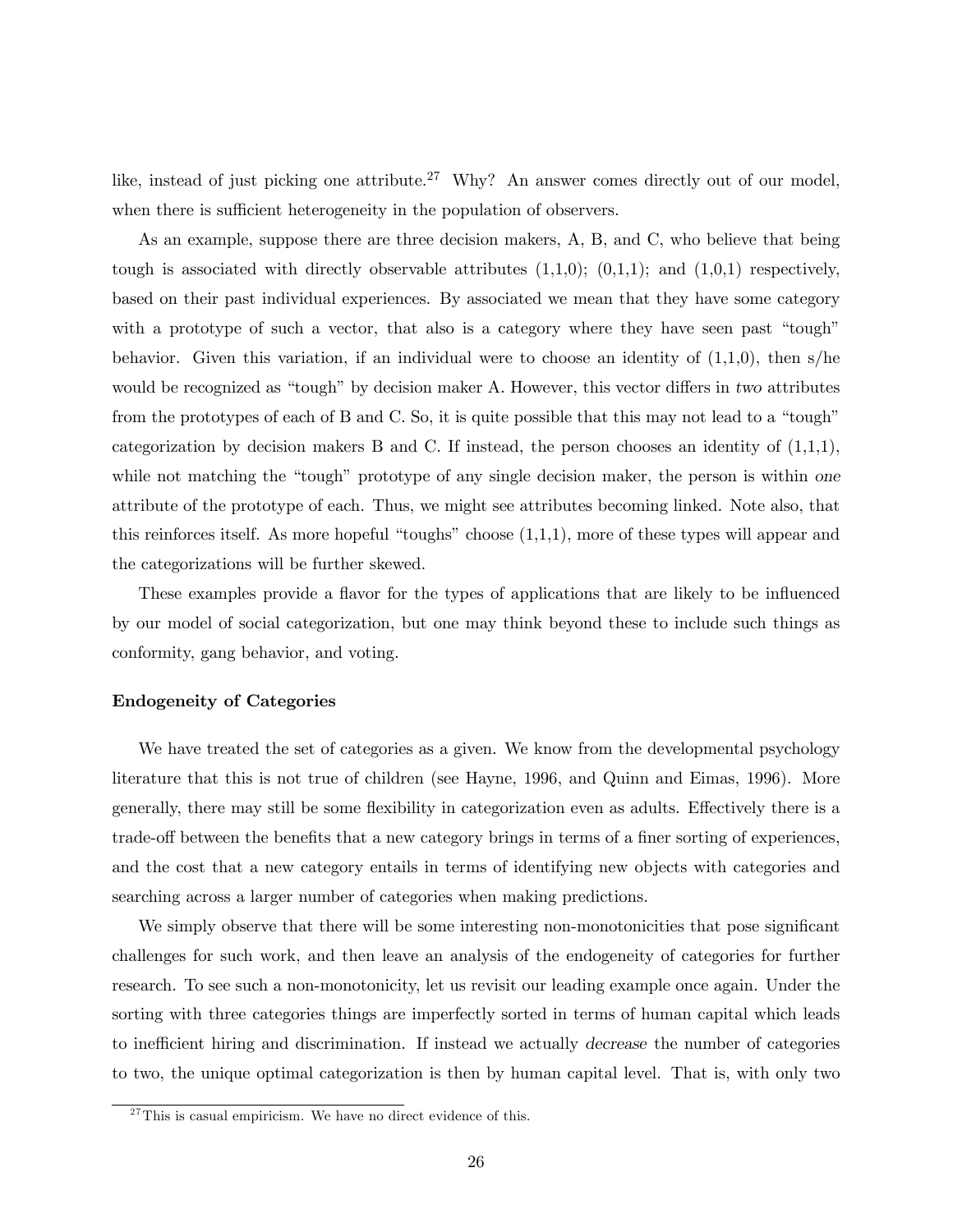categories the optimal sorting is to have all high human capital types in one category and all low human capital types in the other. This leads to no discrimination and efficient hiring.

#### Testing the Model

While we have paid close attention to the evidence in the psychology literature in constructing our model, it still puts enough pieces together that direct tests of the model would be of interest. In particular, whether less frequent types of objects are more coarsely sorted, is something that could be directly tested to see whether such types of objects have more biased predictions associated with them. We referred to the large literature on facial recognition in Section 6, which provides substantial evidence consistent with our model, but more tests are feasible.

In particular, an important implication of our model is not simply that less frequent types of objects will have less accurate predictions associated with them, but that they will have biased predictions associated with them. While the facial literature convincingly documents the relationship between interracial contact and facial recognition — they do not tests whether a lack of interaction results in individuals reverting to the mean. A way of testing this effect is compare human capital investment decisions by ethnic minorities in different locations where their percentage of the population varies from minority to majority, holding all else equal. Of course, there are selfselection issues and endogeneity of population to location that present significant challenges to such an approach.

More indirect testing is also possible. To the extent that there is simply a taste for discrimination, one might see similar levels of discrimination in, for instance, whether or not one goes to a restaurant that employs black workers and whether or not one chooses a black doctor from a medical plan. Our model, would predict that to the extent that one has fewer experiences with black doctors relative to black fast-food workers, the behavior might be very different. Further, whereas a taste-based model would predict that larger numbers of blacks would result in more discrimination — the categorization model has the opposite prediction. Categorical discrimination can also be distinguished from statistical discrimination by examining to what extent observable skill levels matter. In our model, discriminating behavior can exist even when skills are observable, while a statistical discrimination model would not allow for such discrimination.

#### A New View of Role Models

Allen (1995) reports three different types of influences of role models: (1) moral - effects on preferences, perhaps through conformity effects; (2) information - provision of information on the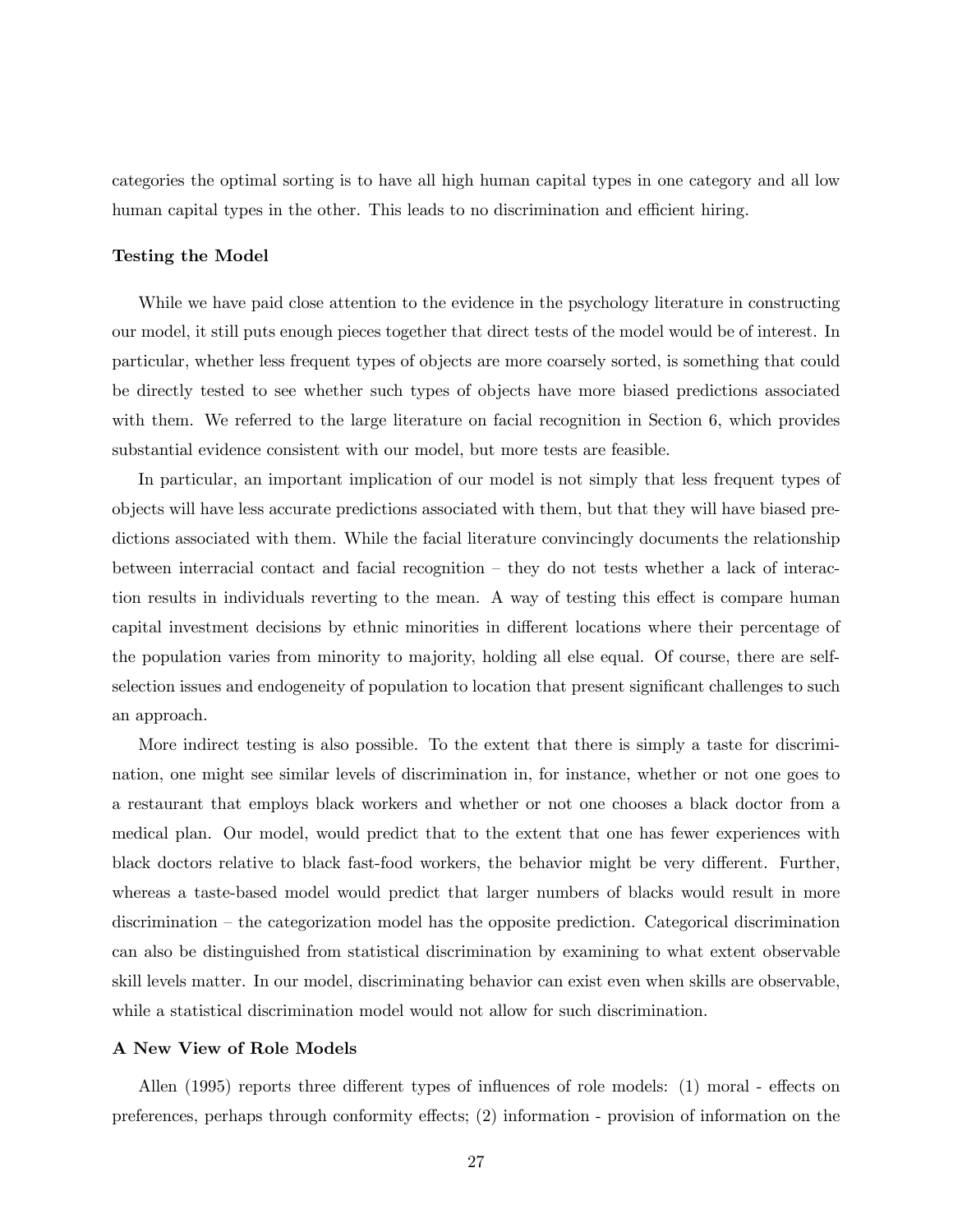present value of current decisions; and (3) mentors - resources through which human capital can be augmented. Most research, in economics, is aligned with the informational repercussions of role models.28 In those analyses the role model provides information that similar types have the ability to succeed at a given task. In particular, it is future emulators who are learning from the role model. While that may be an important aspect of a role model, our analysis also provides another new view of a role model: teaching the decision makers (e.g., employers) and not just the potential emulators. In essence, a black Supreme Court Justice not only shows black children that blacks can obtain the highest ranking judicial appointment, but just as importantly it shows this to majority group members as well. Furthermore, because optimal categorization depends on the frequency of interaction (which comes with visibility and repeated instances), our model makes it easy to understand why Tiger Woods or the Williams' sisters (as role models) have larger impacts on minority participation in particular sports than Ken Chenault (CEO of American Express) or Stanley O'neal (COO of Merrill Lynch) has on minority business majors in college.

## Categorization and Social Policy

Social cognition and categorization are inextricably linked. Because of this, prejudice and discrimination may be inevitable consequences of our cognitive processes. The resulting implications for policy makers and academicians interested in, for instance, racial inequality can be complicated.

Given our model, it seems that a critical goal ought to be integrating students in a potpourri of races and ethnic groups early in life while their categorization structure is still flexible. Given the lack of housing integration among the races (Massey and Denton, 1993), kids are significantly more likely to only interact with others of their same race. In fact, Fryer and Levitt (forthcoming) report that 35% of white students attend a kindergarten where there are no black students. Having sufficiently many minorities in schools with other non-minorities might go a long way in changing their categorization structures.

The categorization model also provides another pointed prediction. Minority group members will benefit from congregating together. This is consistent with interesting patterns of segregation by race and income, as documented for instance by Jargowsky and Bane (1991) and Massey and Denton (1993). To understand this, note that if minorities live in a location with a relatively large minority population or apply to schools, firms, etc., which are more frequented by other minorities, then they are more likely to interact with people with sufficiently many experiences with minorities

 $2^8$ See Chung (2000) or Jackson and Kalai (1997).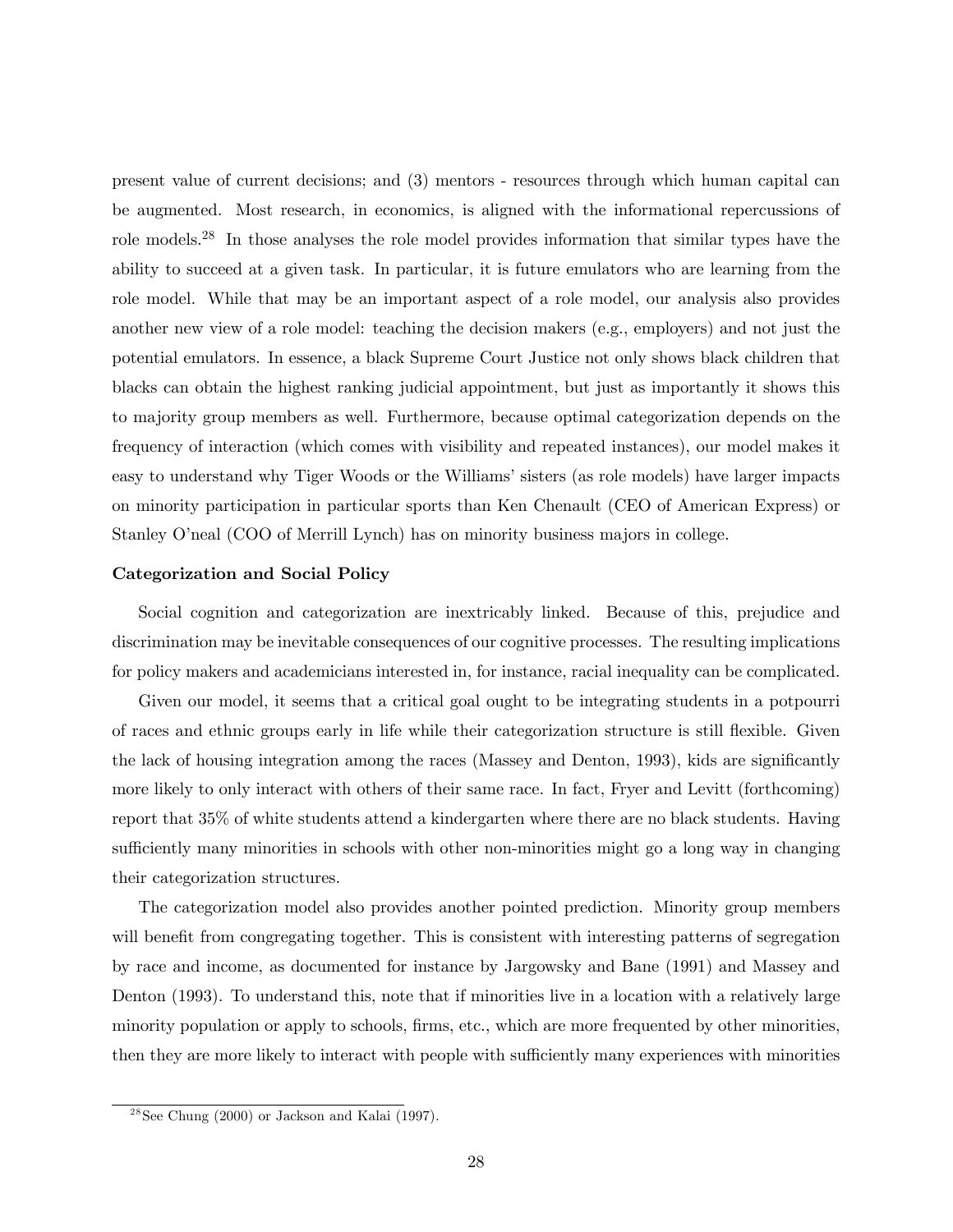so that minorities are more finely sorted in memory.<sup>29</sup>

Another area in which the effects of categorical cognition could be felt is in the design and implementation of equal opportunity laws. As it stands, Title VII's disparate treatment model of discrimination is premised on the notion that intergroup bias is malevolent in origin. Our model, however, shows how discrimination can arise even when agents have no a priori motivation to do so. Regulating cognitive processes, on the other hand, is an impossible assignment. Krieger (1995) proposes several solutions and extensions to the current Title VII legislation to account for this. Most fundamentally, she argues that "courts should reformulate disparate treatment doctrine to reflect the reality that disparate treatment discrimination can result from things other than discriminatory intent." To establish liability for disparate treatment discrimination, a Title VII plaintiff would simply be required to prove that his group membership played a role in causing the employer's action or decision. While these ideas are promising, they have yet to be investigated in a formal model.

# References

- [1] Akerlof, G. and Kranton, R. 2000. "Economics and Identity." Quarterly Journal of Economics, 715-753.
- [2] Allen, A. 1995. "The Role Model Argument and Faculty Diversity," in S.M. Cahn, ed., The Affirmative Action Debate. New York: Routledge, 121-134.
- [3] Allport, G.W. 1954. The Nature of Prejudice. Reading MA: Addison Wesley.
- [4] Alvarez, M.R. and Brehm, J. 2002. Hard Choices, Easy Answers. Princeton University Press: Princeton.
- [5] Arabie, P. 1991. "Was Euclid an Unnecessarily Sophisticated Psychologist?" Psychometrica, 56, 567-587.
- [6] Arrow, K.J. 1973. "The Theory of Discrimination" in Discrimination in Labor Markets, Orley Ashenfelter and Albert Rees, eds. Princeton University Press, 3-33.

 $^{29}$ As the president of a major state university indicated, "the best way to teach students that not all blacks think alike, is to admit more black students so the other students can see that not all blacks think alike."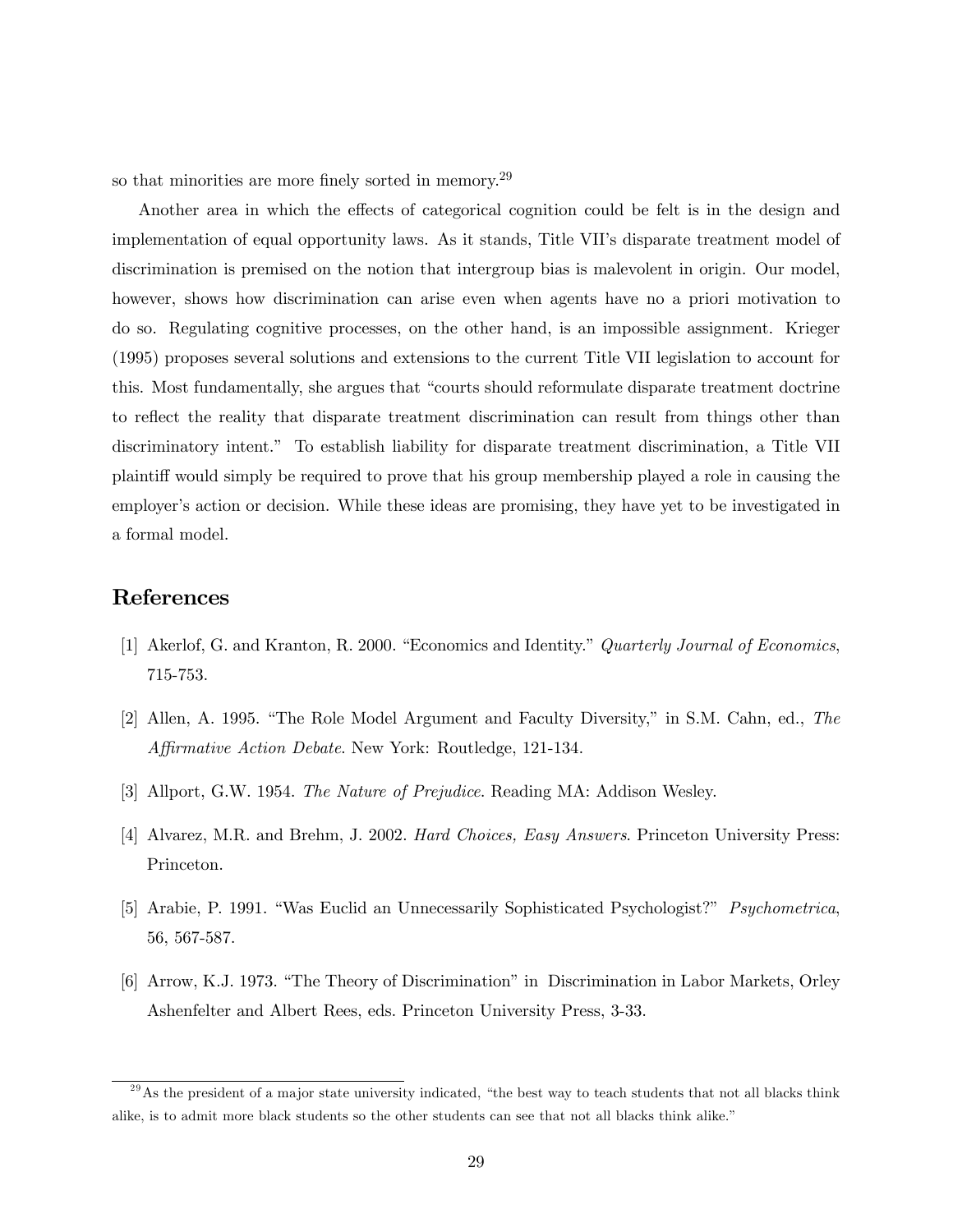- [7] Ashby, F.G. & Maddox, W.T. 1993. "Relations Between Prototype, Exemplar, and Decision Bound Models of Categorization. Journal of Mathematical Psychology, 37, 372-400."
- [8] Ashby, F.G. & Waldron, E. M. 1999. "On the Nature of Implicit Categorization." Psychonomic Bulletin and Review, 6, 363-378.
- [9] Attneave, F. 1950. "Dimensions of Similarity." American Journal of Psychology, 3, 515-556.
- [10] Barberis, N., and Shleifer, A. forthcoming. "Style Investing." Journal of Financial Economics.
- [11] Bargh, J.A. 1999. "The Cognitive Monster: The Case Against the Controllability of Automatic Stereotype Effects" in Dual Process Theories in Social Psychology. New York: Guilford
- [12] Bargh, J.A. 1997. "The Automaticity of Everyday Life." in R.S. Wyer, Jr. (Ed.), The Automaticity of Everyday Life: Advances in Social Cognition. Vol 10, 1-61. Mahwah, NJ: Erlbaum.
- [13] Bargh, J.A. 1994. "The Four Horsemen of Automaticity: Awareness, Intention, Efficiency, and Control in Social Cognition." in T.K. Srull and R.S. Wyer, Jr. (Eds.), *Handbook of Social* Cognition. Vol 1, 1-40. Hillsdale, NJ: Erlbaum.
- [14] Bargh, J.A. 1984. Automatic and Conscious Processing of Social Information, in T.K. Srull and R.S. Wyer, Jr. (Eds.), *Handbook of Social Cognition*. Vol 3, 1-43. Hillsdale, NJ: Erlbaum.
- [15] Becker, Gary. (1957) The Economics of Discrimination. Chicago: University of Chicago Press.
- [16] Bertrand, M. and S. Mullainathan, 2003. "Are Emily and Greg More Employable than Lakisha and Jamal? A Field Experiment on Labor Market Discrimination," NBER working paper number 9873.
- [17] Billig, M. 1985. "Prejudice, Categorization, and Particularization: From a Perceptual to a Rhetorical Approach." European Journal of Social Psychology, 15, 79-103.
- [18] Brewer, M.B. 1988. "A Dual Process Model of Impression Formation." in T.K. Srull and R.S. Wyer, Jr. (Eds.), Advances in Social Cognition. Vol. 1, 1-36. Hillsdale, NJ: Erlbaum.
- [19] Brown, C. and P. Gay (1985) Racial Discrimination 17 Years after the Act, London: Policies Studies Institute.
- [20] Bruner, J.S. 1957. "On Perceptual Readiness." Psychological Review, 64, 123-152.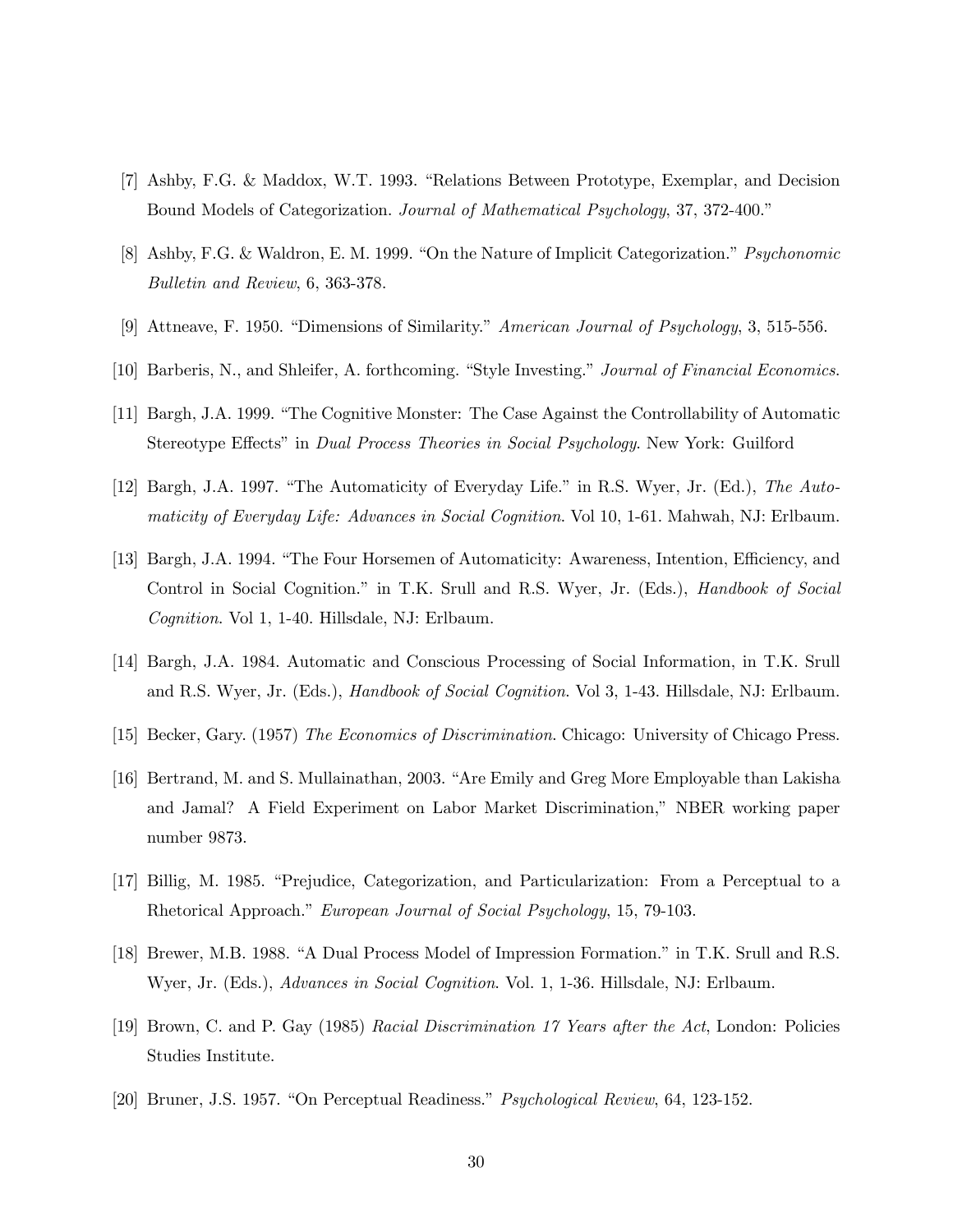- [21] Chung, K. 2000. "Role Models and Arguments for Affirmative Action." American Economic Review, 90 (3), 640-648.
- [22] Cornell, B., and Welch, I. 1996. "Culture, Information, and Screening Discrimination." Journal of Political Economy, Vol. 104 (3), 542-571.
- [23] Devin, P.G. 1989. "Stereotypes and Prejudice: Their Automatic and Controlled Responses." Journal of Personality and Social Psychology. 56:5-18.
- [24] Dovidio, J.F., Evans, N., and Tyler, R.B. 1986. "Racial Stereotypes: The Contents of Their Cognitive Representations." Journal of Experimental Social Psychology, 22, 22-37.
- [25] Ellemers, N., Spears, R. and Doosje, B. 2002. "Self and Social Identity," Annual Review of Psychology, 53, 161-186.
- [26] Fiske, S.T. 1993. "Controlling Other People: the Impact of Power on Stereotyping," American Psychologist, 48, 621-638.
- [27] Fiske, S.T. 1998. "Stereotyping, Prejudice, and Discrimination" Chapter 25 in Handbook of Social Psychology, 2, eds: Gilbert, D.T., Fiske, S.T. and Lindzey, G., Oxford University Press: Oxford.
- [28] Fiske, S.T., and Neuberg, S.L. 1990. "A Continuum of Impression Formation, from category based to individuating processes: Influences of Information and Motivation no Attention and Interpretation." Advances in Experimental Social Psychology, 23, 1-74.
- [29] Fryer, R. 2002a. Economists' Models of Discrimination. monograph. The University of Chicago.
- [30] Fryer, R. 2002b. "An Economic Approach to Cultural Capital." unpublished manuscript. The University of Chicago and American Bar Foundation.
- [31] Fryer, R., and Levitt, S. forthcoming. "Understanding the Black-White Test Score Gap in the First Two Years of School." Review of Economics and Statistics
- [32] Gilboa, I., and Schmeidler, D. 2001. A Theory of Case-Based Decisions. Cambridge University Press.
- [33] Goffman, E. 1963. Stigma: Notes on the Management of Spoiled Identity. NY: Simon and Schuster.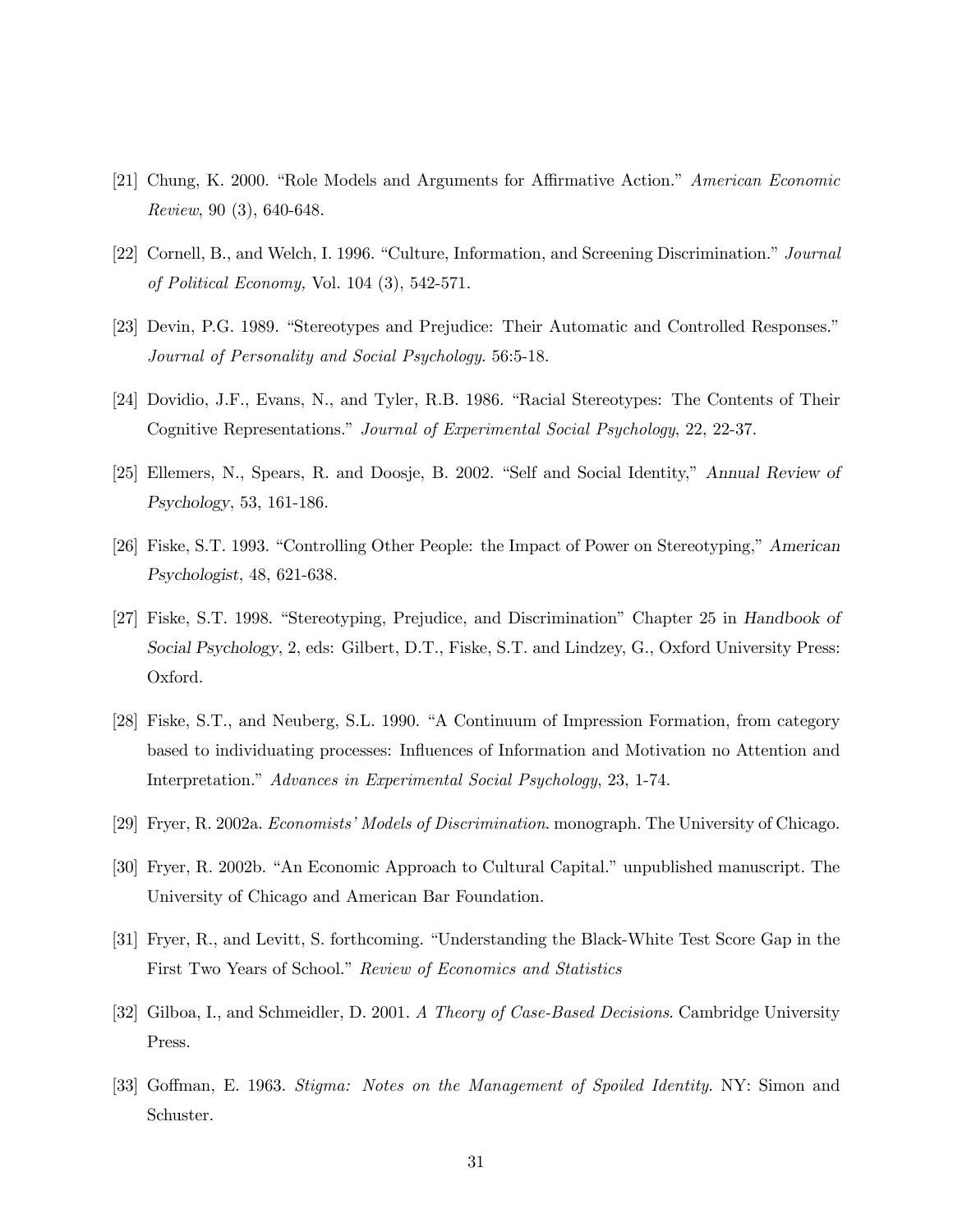- [34] Goffman, E. 1959. The Presentation of Self in Everyday Life. Garden City: Doubleday.
- [35] Hamilton, D.L. (Ed.). 1981. Cognitive Processes in Stereotyping and Inter-group Behavior. Hillsdale, NJ: Erlbaum.
- [36] Hamilton, D.L., and Sherman, J.W. 1994. "Stereotypes", in T.K. Srull and R.S. Wyer, Jr. (Eds.), Handbook of Social Cognition. Vol 2, 1-68. Hillsdale, NJ: Erlbaum.
- [37] Hamilton, D.L., Sherman, S.J., and Ruvolo, C.M. 1990. "Stereotype-Based Expectancies: Effects on Information Processing and Social Behavior." Journal of Social Issues, 46, 35-60.
- [38] Hart, A., Whalen, P., Shin, L., McInerney S., Fischer, H., and Rausch, S. 2000. "Differential Response in the Human Amygdala to Racial Outgroup vs Ingroup Face Stimuli." Neuroreport, 11, 2351-2355.
- [39] Hayne, H. 1996. "Categorization in Infancy," in Rovee-Collier, C., and Lipsitt, L (Eds.), Advances in Infancy Research, 10.
- [40] Hilton, J.L., and von Hippel, W. 1996. "Stereotypes." Annual Review of Psychology, 47, 237- 271.
- [41] Householder, A.S., and Landahl, H.D. 1945. Mathematical Biophysics of the Central Nervous System. Bloomington, IN: Principia Press. Hubbick, J. and S. Carter 1980. Half a Chance? A Report on Job Discrimination against Young Black Males in Nottingham. London: Commission for Racial Equality.
- [42] Jackson, M.O., and E. Kalai, 1997. "Social Learning in Recurring Games." Games and Economic Behavior, 21, 102-134.
- [43] Jargowsky, Paul, and Bane, Mary Jo., 1991 "Ghetto Poverty in the United States, 1970- 1980." in The Urban Underclass, Christopher Jencks, and Paul Peterson eds. The Brookings Institution. Washington D.C.
- [44] Jehiel, P. 2002. "Analogy-Based Expectation Equilibrium," mimeo: CERAS.
- [45] Jowell, R. and Prescott-Clarke, P. 1970. "Racial Discrimination and White-Collar Workers in Britain," Race, vol. 11, pp 397-417.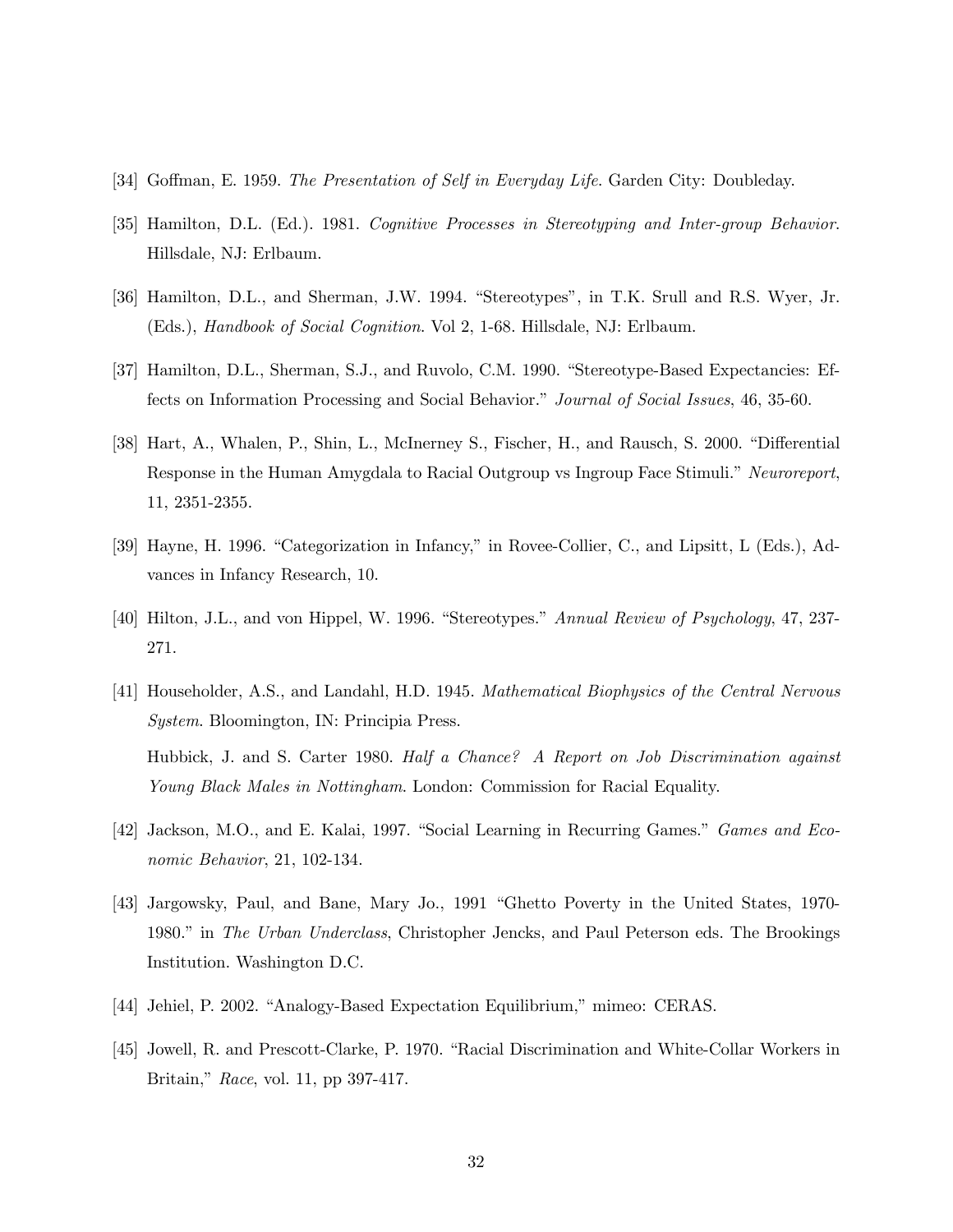- [46] Krieger, L.H. 1995. "The Content of Our Categories: A Cognitive Bias Approach to Discrimination and Equal Employment Opportunity." Stanford Law Review, 47:116, 1161-1248.
- [47] Lepore, L., and Brown, R. 1997. "Category and Stereotype Activation: Is Prejudice Inevitable?" Journal of Personality and Social Psychology. 72: 275-87
- [48] Li, J., Dunning, C., and Malpass, R. 1998. "Cross-racial Identification Among European-Americans: Basketball Fandom and the Contact Hypothesis. Working paper.
- [49] Loury, G.C. 2002. The Anatomy of Racial Inequality, Harvard University Press: Cambridge MA.
- [50] Lundberg, S. and Startz, R. 1983. Private Discrimination and Social Intervention in Competitive Labor Markets. American Economic Review, 73, 340-347
- [51] Macrae, N., and Bodenhausen, G. 2000. "Social Cognition: Thinking Categorically About Others." Annual Review of Psychology. 51: 93-120.
- [52] Markman, A.B. and Gentner, D. 2001. "Thinking." Annual Review of Psychology, 52, 223-247.
- [53] Massey, D., and Denton, N. 1993. American Apartheid: Segregation and the Making of the Underclass. Cambridge, MA: Harvard University Press.
- [54] Meissner, C. and Brigham, J. 2001. "Thirty Years of Investigating the Own-Race Bias in Memory for Faces: A Meta-Analytic Review." Psychology, Public Policy, and Law, 7 (1), 3-35.
- [55] McKinley, S.C., and Nosofsky, R. M. 1995. "Investigations of Exemplar and Decision Bound Models in Large, Ill-defined Category Structures." Journal of Experimental Psychology, 21, 128-48.
- [56] Moro, A., and Norman, P. forthcoming. "A General Equilibrium Model of Statistical Discrimination." Journal of Economic Theory.
- [57] Mullainathan, S. 2001. "Thinking through Categories" working paper: MIT.
- [58] Phelps, E. 1972. "The Statistical Theory of Racism and Sexism." American Economic Review, Vol. 62 (4), 659-661.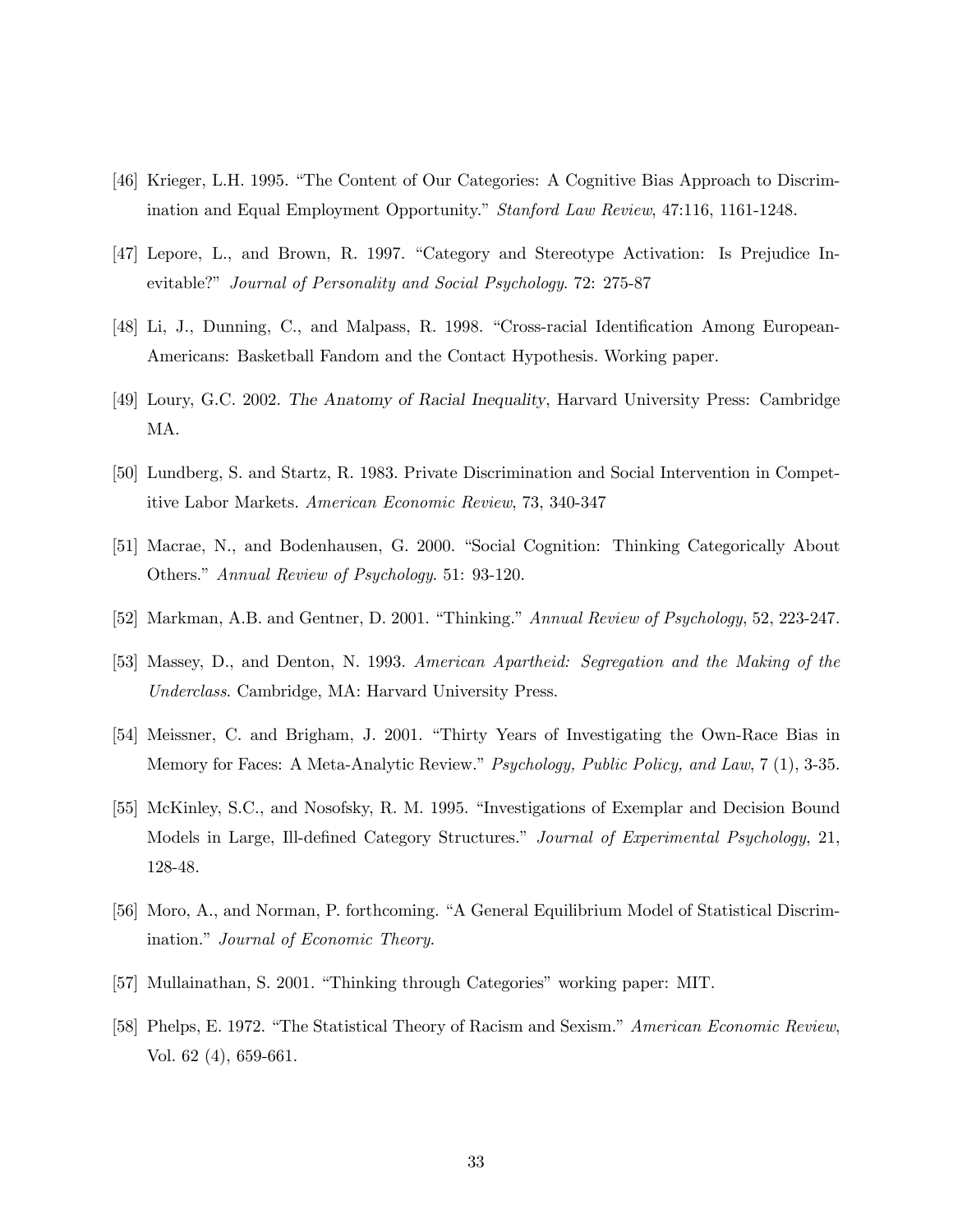- [59] Phelps, E., O'Connor, K., Cunningham, W., Funayama, E., Gatenby, J., Gore, John., and Banaji, M. 2000. "Performance on Indirect Measures of Race Evaluation Predicts Amygdala Activation." Journal of Cognitive Neuroscience, 12:5, 729-738.
- [60] Posner, and Keele, . 1968. "On the Genesis of Abstract Ideas." Journal of Experimental Psychology, 77, 3,1, 353-363.
- [61] Quinn, P.C., and Eimas, P.D. 1996. Perceptual Organization and Categorization in Young Infants, in Rovee-Collier, C., and Lipsitt, L (Eds.), Advances in Infancy Research, 10, 1-36.
- [62] Rabin, M. and Shrag, 1999. "First Impressions Matter: A Model of Confirmatory Bias." Quarterly Journal of Economics, Vol. 114 (1), 37-82.
- [63] Reed, S. K. 1972. "Pattern Recognition and Categorization." Cognitive Psychology, 3, 382-407.
- [64] Rosch, E. 1978. "Principles of Categorization", in E. Rosch and B.B. Lloyd (Eds.), Cognition and Categorization, 27-48. Hillsdale, NJ: Erlbaum.
- [65] Rosseel, Y. 2002. "Mixture Models of Categorization." Journal of Mathematical Psychology, 46, 178-210.
- [66] Shepard. R.N. 1987. "Toward a Universal Law of Generalization of Psychological Science." Science, 237, 1317-1323.
- [67] Spence, M. 1974. Market Signaling. Cambridge: Harvard University Press.
- [68] Sporer, S. 2001. "Recognizing Faces of Other Ethnic Groups: An Integration of Theories," Psychology, Public Policy, and Law, 7 (1), 36-97.
- [69] Stangor, C., and Ford, T.E. 1992. "Accuracy and Expectancy-Confirming Orientations and the Development of Stereotypes and Prejudice." European Review of Social Psychology, 3, 5-89.
- [70] Stangor, C., and Lange, J.E. 1994. "Mental Representations of Social Groups: Advances in Understanding Stereotypes and Stereotyping." Advances in Experimental Social Psychology, 26, 357-416.
- [71] Sternberg, R., and Ben-Zeev, T. 2001. Complex Cognition: The Psychology of Human Thought. NY: Oxford University Press.
- [72] Tajfel, H., 1969. "Cognitive Aspects of Prejudice". Journal of Social Issues. 25(4) 79-97.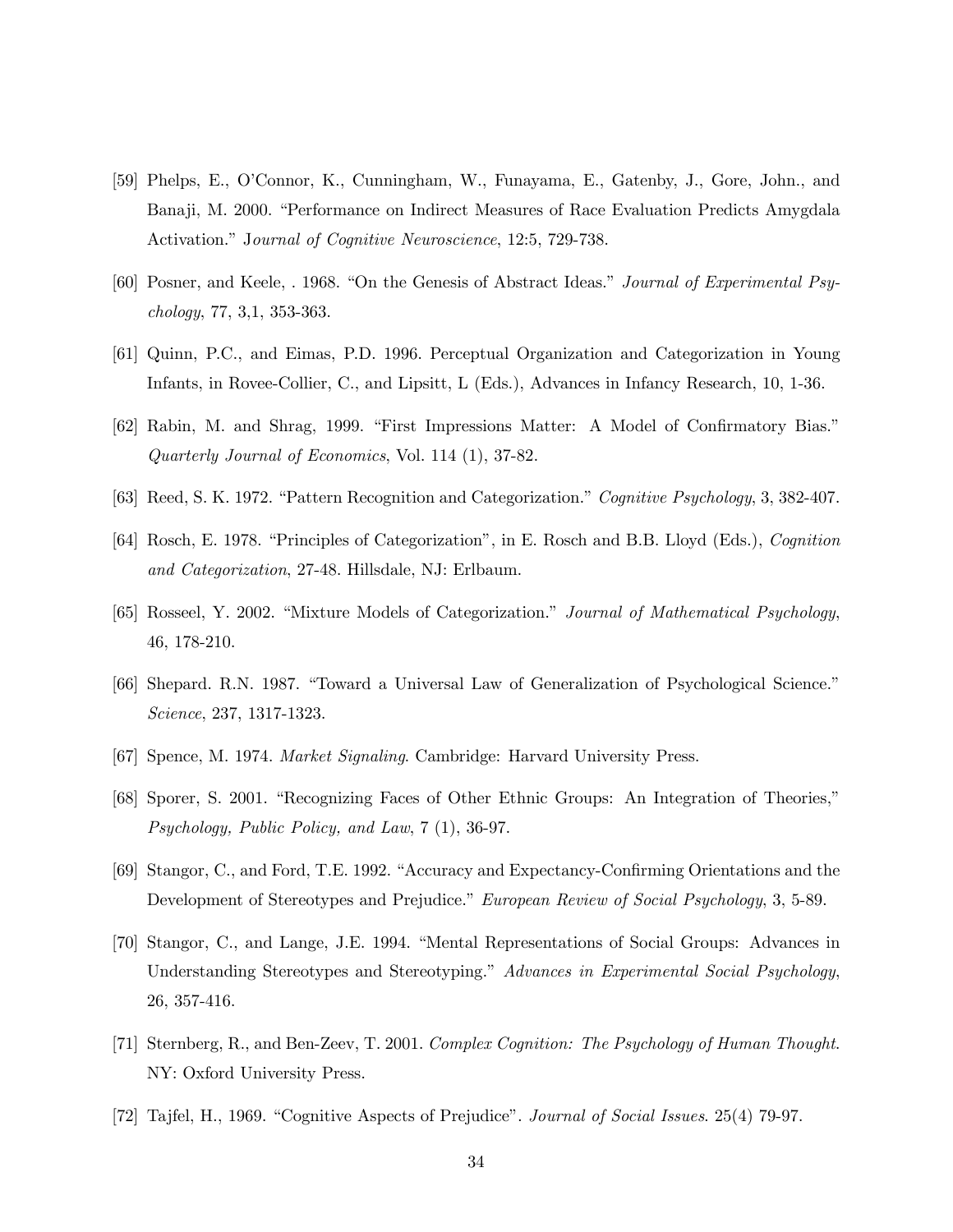- [73] Torgerson, W.S. 1958. Theory and Methods of Scaling. New York: Wiley.
- [74] Wheeler, M.E. and Fiske, S.T. 2002. "Controlling Racial Prejudice and Stereotyping: Social Cognitive Goals Affect Amygdala and Stereotype Activation," unpublished.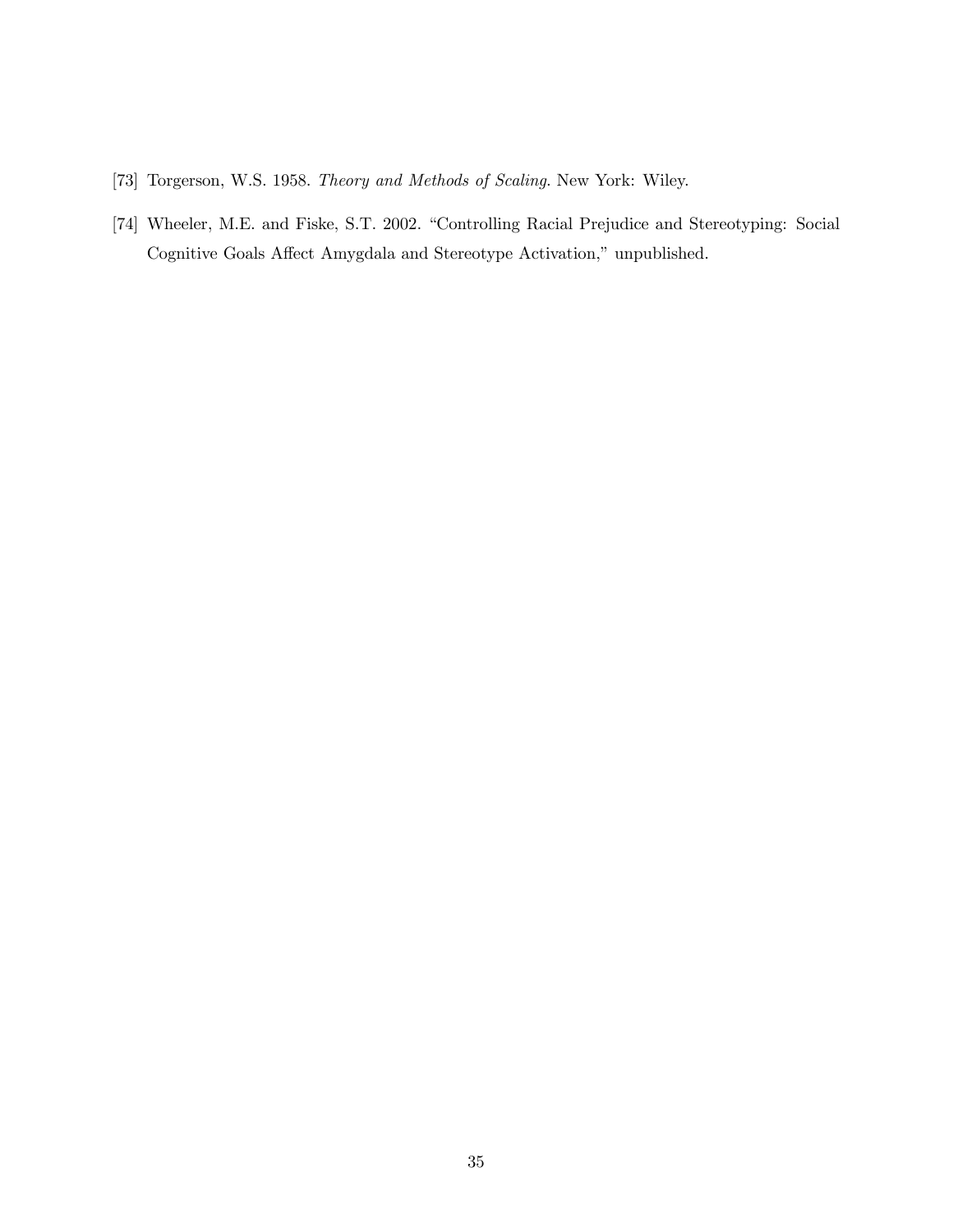# 8 Appendix: Proofs

The following lemmas are useful in the proof of Theorems ??, 1, and Corollary 1. We work with the city-block metric and again assume that attributes take on values in  $\{0, 1\}$ , throughout.

When dealing with objects o and o', we will often write  $d(o, o')$  to represent  $d(\theta(o), \theta(o'))$ .

**Lemma 2** For any group of objects  $O$  with cardinality  $n$ ,

$$
Var(O) = \sum_{o \in O} d(\theta(o), \overline{\theta}(O)) = \frac{1}{n} \sum_{o \in O} \sum_{o' \in O} d(o, o').
$$

## Proof of Lemma 2:

Write

$$
\sum_{o\in O}d(\theta(o),\overline{\theta}(O))=\sum_k\sum_{o\in O}d(\theta_k(o),\overline{\theta}_k(O))
$$

Given the fact that  $\theta_k(o) \in \{0,1\}$  for each k and o, we can write

$$
d(\theta_k(o), \overline{\theta}_k(O)) = \sum_{o' \in O} \frac{1}{n} d(\theta_k(o), \theta_k(o'))
$$

Then

$$
\sum_{o \in O} d(\theta(o), \overline{\theta}(O)) = \sum_{k} \sum_{o \in O} \sum_{o' \in O} \frac{1}{n} d(\theta_k(o), \theta_k(o'))
$$

which rearranging, leads to required expression.

**Lemma 3** Consider any group of objects O with cardinality n and for any attribute k let  $n_k^+$  =  $#{o ∈ O | θ<sub>k</sub>(o) = 1}$  and let  $n<sub>k</sub><sup>-</sup> = #{o ∈ O | θ<sub>k</sub>(o) = 0}.$  Then

$$
Var(O) = \frac{2\sum_{k=1}^{m} n_k^+ n_k^-}{n}.
$$

Proof of Lemma 3: By Lemma 2,

$$
Var(O) = \frac{1}{n} \sum_{o \in O} \sum_{o' \in O} d(o, o').
$$

Thus, by the additive separability of the city block metric

$$
Var(O) = \frac{\sum_{k} \sum_{o \in O} \sum_{o' \in O} d(\theta_k(o), \theta_k(o'))}{n}.
$$

The lemma then follows immediately.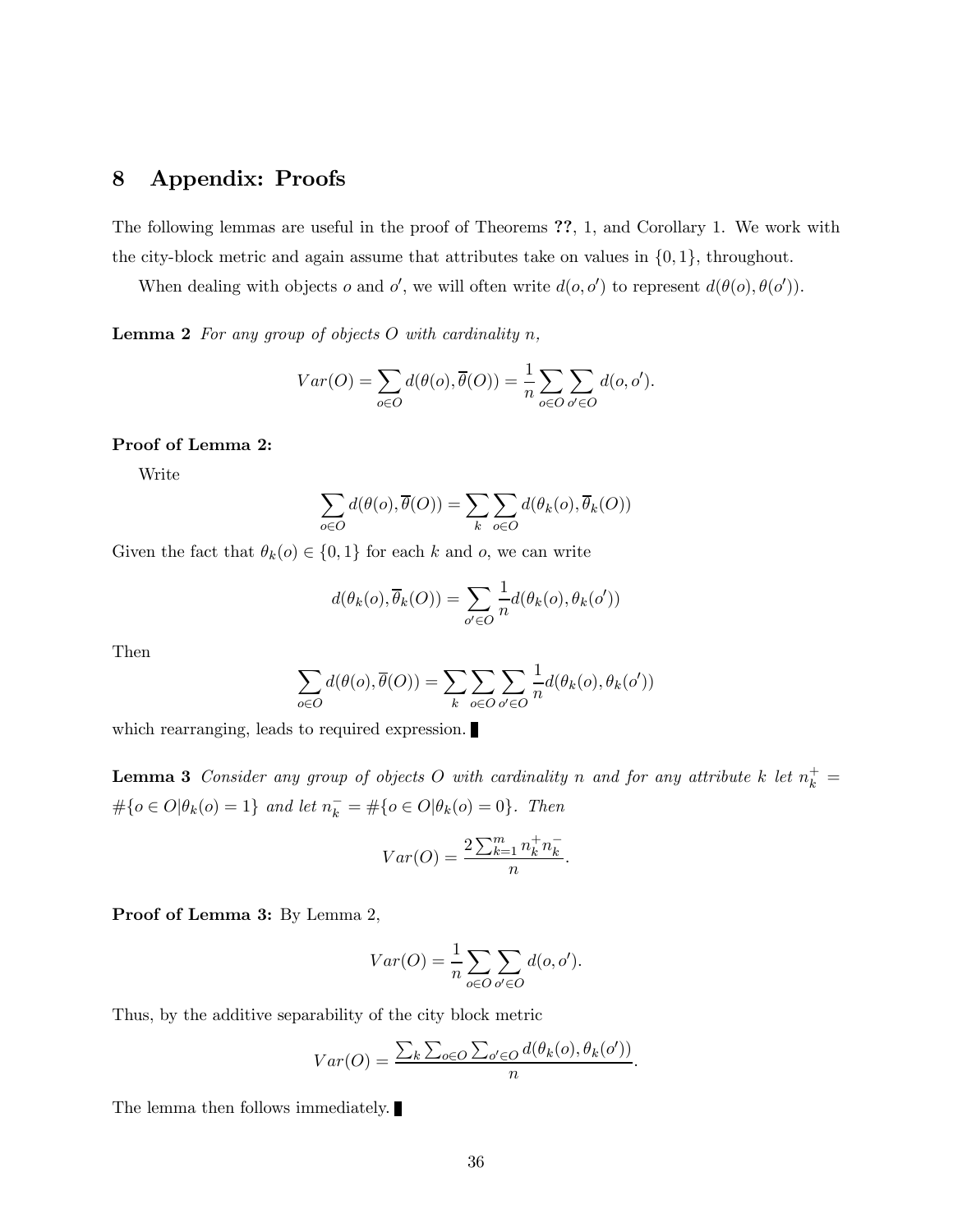**Proof of Lemma 1:** Consider a group of objects  $O$  of cardinality n that are all of the same type. Suppose that a portion  $\delta \in [0,1]$  of them is in one category and  $1-\delta$  in another category. The lemma can be established by showing that the sum of the two categories variation is minimized at either  $\delta = 0$  or  $\delta = 1$ . (Applying this iteratively then handles the case where a group of objects of the same type is categorized into more than two categories.)

Denote the categories by  $C_1$  and  $C_2$ . Let  $O_i$  be the set of objects in  $C_i$  that are not in  $O$ ,  $n_i$ be cardinality of  $O_i$ , and  $d_o$  denote the distance between  $o$  and an object in  $O$ . Then for a given choice of  $\delta$ , by Lemma 2 we can write the total variation of categories  $C_1$  and  $C_2$  as

$$
\frac{2\delta n \sum_{o \in O_1} d_o + \sum_{o \in O_1} \sum_{o' \in O_1} d(o, o')}{\delta n + n_1} + \frac{2(1 - \delta)n \sum_{o \in O_2} d_o + \sum_{o \in O_2} \sum_{o' \in O_2} d(o, o')}{(1 - \delta)n + n_2}.
$$

The derivative of this expression with respect to  $\delta^{30}$  is (after simplifying some terms)

$$
n\left[\frac{2n_1\sum_{o\in O_1}d_o - \sum_{o\in O_1}\sum_{o'\in O_1}d(o,o')}{(\delta n + n_1)^2} - \frac{2n_2\sum_{o\in O_2}d_o - \sum_{o\in O_2}\sum_{o'\in O_2}d(o,o')}{((1 - \delta)n + n_2)^2}\right].
$$
 (7)

For any o and  $o'$  in  $O_i$ , note that by the triangle inequality

$$
d(o, o') \le d_o + d_{o'},
$$

with strict inequality when  $o = o'$ . This implies (after some rearrangement of summations, and noting that we will have at least one strict inequality) that

$$
2n_i \sum_{o \in O_i} d_o - \sum_{o \in O_i} \sum_{o' \in O_i} d(o, o') > 2n_i \sum_{o \in O_i} d_o - 2 \sum_{o \in O_i} d_o = 0. \tag{8}
$$

From the expression for the derivative in (7), it follows that the second derivative of the total variation is

$$
-2n^2 \left[ \begin{array}{c} (\delta n + n_1) \frac{2n_1 \sum_{o \in O_1} d_o - \sum_{o \in O_1} \sum_{o' \in O_1} d(o,o')}{(\delta n + n_1)^3} \\ + ((1 - \delta)n + n_2) \frac{2n_2 \sum_{o \in O_2} d_o - \sum_{o \in O_2} \sum_{o' \in O_2} d(o,o')}{((1 - \delta)n + n_2)^3} \end{array} \right].
$$
 (9)

By the inequality (8), the second derivative is negative. This implies that the total variation is strictly concave in  $\delta$ , and so the minimum over  $\delta \in [0,1]$  must then be achieved at an endpoint of the interval.

Given Lemma 1, we can think of the categorization of objects in terms of which types  $(\theta)$ 's) are assigned to which category. The following lemma is also useful. Say that two attribute vectors are adjacent if they differ in terms of one and only one attribute.

<sup>&</sup>lt;sup>30</sup>Even though  $\delta$  will need to be chosen in multiples of  $1/n$ , we show that the max of this equation over any  $\delta \in [0, 1]$  is achieved when  $\delta$  is at one of the endpoints.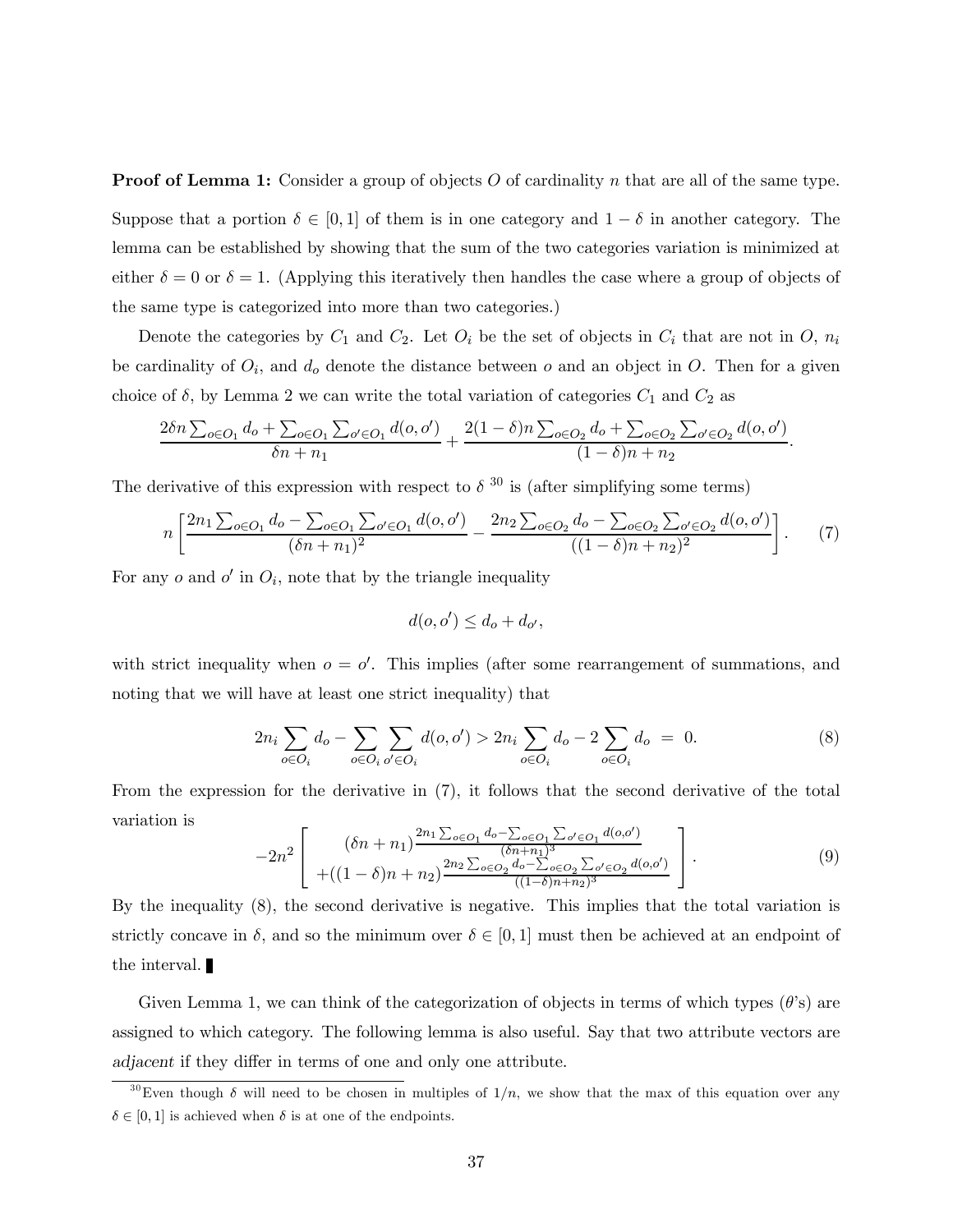**Lemma 4** If  $n > \frac{7}{8}2^m$ , and some majority type does not get its own unique category, then there exist (at least) two minority types that are adjacent to each other and each get their own category.

**Proof of Lemma 4:** We use the following fact. If a hypercube has  $2<sup>x</sup>$  vertices, then any subset of more than  $2^{x-1}$  vertices contains at least two that are adjacent.<sup>31</sup>

If  $n > \frac{7}{8}2^m - 1$  (collecting the terms  $2^{m-1} + 2^{m-2} + 2^{m-3}$ ), and not every majority item gets its own category, then minority items occupy more than  $\frac{3}{8}2^m$  categories which have no majority items in them. This means that more than half of the minority objects are in categories that have only one type of object in it. The lemma then follows from the fact mentioned above.

Now, let us return to the proof of the theorems. Theorems ?? and 1 follow from the following characterization.

Given a group of objects  $O_j$ , let  $n_j$  denote its cardinality; and for an attribute k let  $n_k^{j+}$  and  $n_k^{j-}$  be the number of objects in  $O_j$  with  $\theta_k = 1$  and  $\theta_k = 0$ , respectively, as defined in the proof of Lemma 2.

Proof of Theorem 1: It is sufficient to show that

$$
Var(O_A \cup O_B) + Var(O_C) + Var(O_D) > Var(O_C \cup O_D) + Var(O_A) + Var(O_B)
$$

holds if and only if

$$
\frac{\sum_{k} (n_k^{A+} n_k^{B-} - n_k^{A-} n_k^{B+})^2}{n_A n_B (n_A + n_B)} > \frac{\sum_{k} (n_k^{C+} n_k^{D-} - n_k^{C-} n_k^{D+})^2}{n_C n_D (n_C + n_D)}.\tag{10}
$$

Lemma 3 implies that this boils down to showing that

$$
\frac{2\sum_{k}(n_{k}^{A+}+n_{k}^{B+})(n_{k}^{A-}+n_{k}^{B-})}{n_{A}+n_{B}} + \frac{2\sum_{k}(n_{k}^{C+})(n_{k}^{C-})}{n_{C}} + \frac{2\sum_{k}(n_{k}^{D+})(n_{k}^{D-})}{n_{D}} > \frac{2\sum_{k}(n_{k}^{C+}+n_{k}^{D+})(n_{k}^{C-}+n_{k}^{D-})}{n_{C}+n_{D}} + \frac{2\sum_{k}(n_{k}^{A+})(n_{k}^{A-})}{n_{A}} + \frac{2\sum_{k}(n_{k}^{B+})(n_{k}^{B-})}{n_{B}}.
$$
\n(11)

Cross multiplication, some cancelling of terms, and factoring allows us to rewrite (11) as (10).

**Proof of Proposition 1:** This follows directly from Theorem 1 noting that for  $h_{12}$  of the k's that

$$
(n_k^{1+} n_k^{2-} - n_k^{1-} n_k^{1+})^2 = (n_1 n_2)^2,
$$

<sup>&</sup>lt;sup>31</sup>It is easily checked that this bound is tight - that is, one can always find a subset of exactly  $2^{x-1}$  vertices such that no two are adjacent.